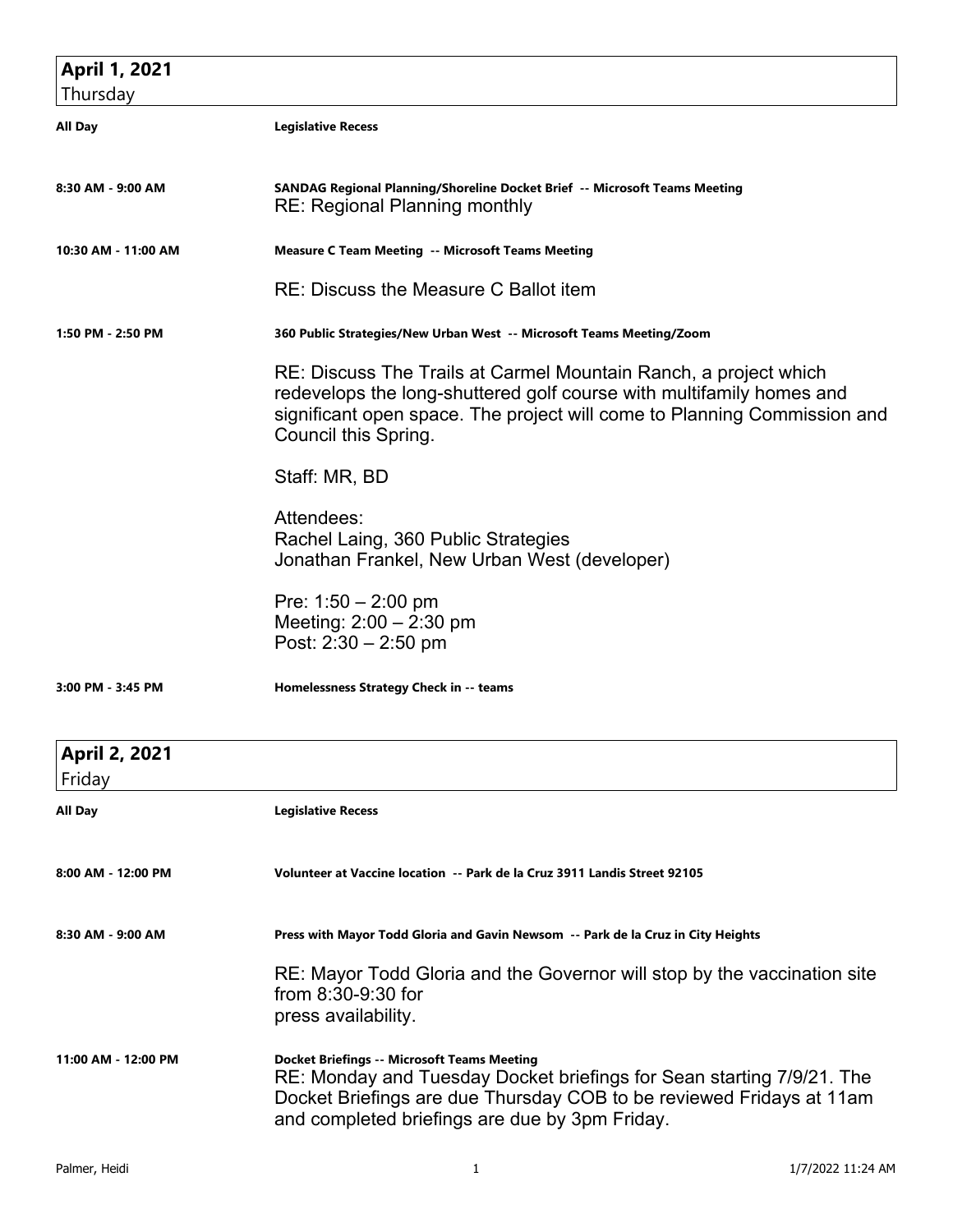| April 2, 2021 Continued        |                                                                                                                                                                                                                   |
|--------------------------------|-------------------------------------------------------------------------------------------------------------------------------------------------------------------------------------------------------------------|
| Friday                         |                                                                                                                                                                                                                   |
|                                | Staff: All                                                                                                                                                                                                        |
| 12:30 PM - 2:30 PM             | <b>SANDAG Regional Planning Committee -- Zoom</b>                                                                                                                                                                 |
| 1:30 PM - 4:30 PM              | APCD -- zoom                                                                                                                                                                                                      |
| 6:00 PM - 6:20 PM              | Councilmember Sean Elo-Rivera Zoom Meeting -- zoom                                                                                                                                                                |
| April 3, 2021<br>Saturday      |                                                                                                                                                                                                                   |
| All Day                        | <b>Legislative Recess</b>                                                                                                                                                                                         |
| 10:00 AM - 10:30 AM            | Parks and Rec Spring Candy Grab and Go Event -- Park de la Cruz, 3911 Landis St.<br>RE: Event is from 10-12 where residents will be able to walk up to this<br>event,<br>social distancing and masks are required |
| <b>April 4, 2021</b><br>Sunday |                                                                                                                                                                                                                   |
| <b>All Day</b>                 | <b>Legislative Recess</b>                                                                                                                                                                                         |
| April 5, 2021<br>Monday        |                                                                                                                                                                                                                   |
| All Day                        | <b>Legislative Recess</b>                                                                                                                                                                                         |
| 8:30 AM - 9:00 AM              | <b>Internal Meeting -- D9 Office</b><br>Staff: LVN                                                                                                                                                                |
| 9:00 AM - 10:00 AM             | Weekly Staff Meeting/Docket Briefing -- zoom<br>RE: Review briefings for Council meeting and discuss pressing items for<br>the week.                                                                              |
|                                | Staff: All                                                                                                                                                                                                        |
| 10:00 AM - 10:30 AM            | SPEAK: Housing Stability Assistance Program Press Conference -- Clark Middle School, 4388 Thorn St, San<br><b>Diego 92105</b><br><b>RE: Housing Stability Assistance Program</b>                                  |
|                                | Staff: BW                                                                                                                                                                                                         |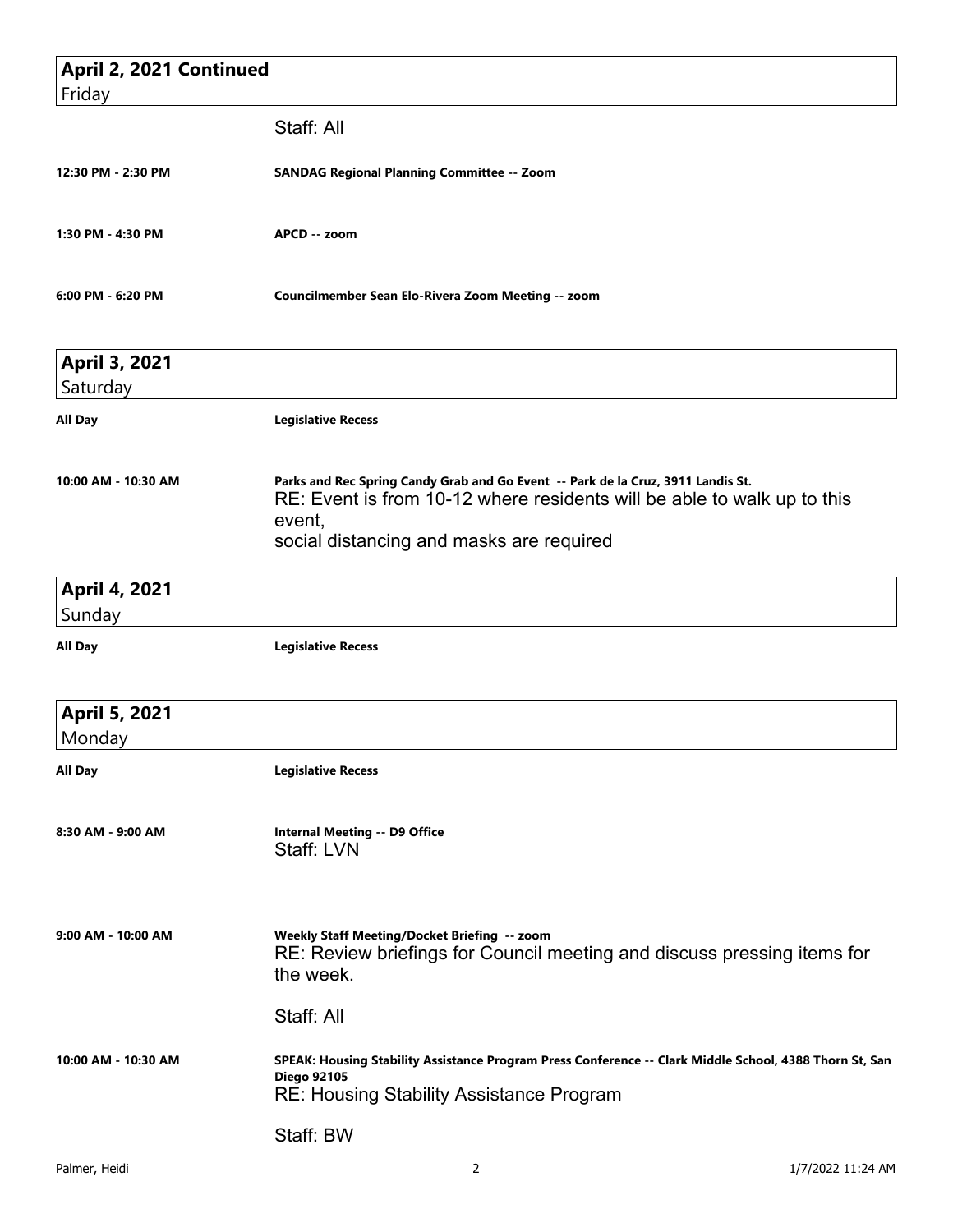## **April 5, 2021 Continued Monday**

| 11:30 AM - 12:00 PM | <b>Internal Meeting -- Microsoft Teams Meeting</b><br>RE: Discuss talking points for BLVD Spring Town Hall event   |  |  |  |
|---------------------|--------------------------------------------------------------------------------------------------------------------|--|--|--|
|                     | Staff: BM                                                                                                          |  |  |  |
| 1:00 PM - 1:30 PM   | Councilmember Elo-Rivera - Briefing for April 6, 2021 Closed Session Item -- teams                                 |  |  |  |
| 1:30 PM - 2:00 PM   | D9 Measure C Briefing -- teams                                                                                     |  |  |  |
| 2:00 PM - 2:30 PM   | <b>MEA -- Microsoft Teams Meeting</b><br><b>RE: MEA Contract Negotiations</b>                                      |  |  |  |
|                     | Staff: None - Closed Session Item                                                                                  |  |  |  |
|                     | Attendees:<br><b>Greg Woods</b><br>Mike Zucchet                                                                    |  |  |  |
| 3:00 PM - 4:00 PM   | Mt. Hope Working Group -- Microsoft Teams Meeting                                                                  |  |  |  |
|                     | RE: Monthly discussions regarding the Mt. Hope Community                                                           |  |  |  |
| 4:00 PM - 4:30 PM   | <b>Measure C Briefing -- Microsoft Teams Meeting</b><br>RE: Follow up on mayoral staff briefing for Measure C item |  |  |  |
|                     | Post: $4:00 - 4:30$ pm                                                                                             |  |  |  |
| April 6, 2021       |                                                                                                                    |  |  |  |
| Tuesday             |                                                                                                                    |  |  |  |

| <b>Tuesuay</b>     |                                                                                                          |
|--------------------|----------------------------------------------------------------------------------------------------------|
| 9:00 AM - 11:00 AM | <b>CLOSED SESSION -- Microsoft Teams Meeting</b>                                                         |
| 11:00 AM - 2:00 PM | Council/HA/PFFA -- zoom                                                                                  |
| 4:00 PM - 4:30 PM  | <b>E&amp;CP Dept. Briefing -- Microsoft Teams Meeting</b>                                                |
|                    | RE: Briefings on Items 2 and 3 at ATI (details below) from Engineering and<br>Capital Improvements Dept. |
|                    | Staff: BM                                                                                                |
|                    | Attendees:<br>Dayton, Myrna<br>Garcia, Alex                                                              |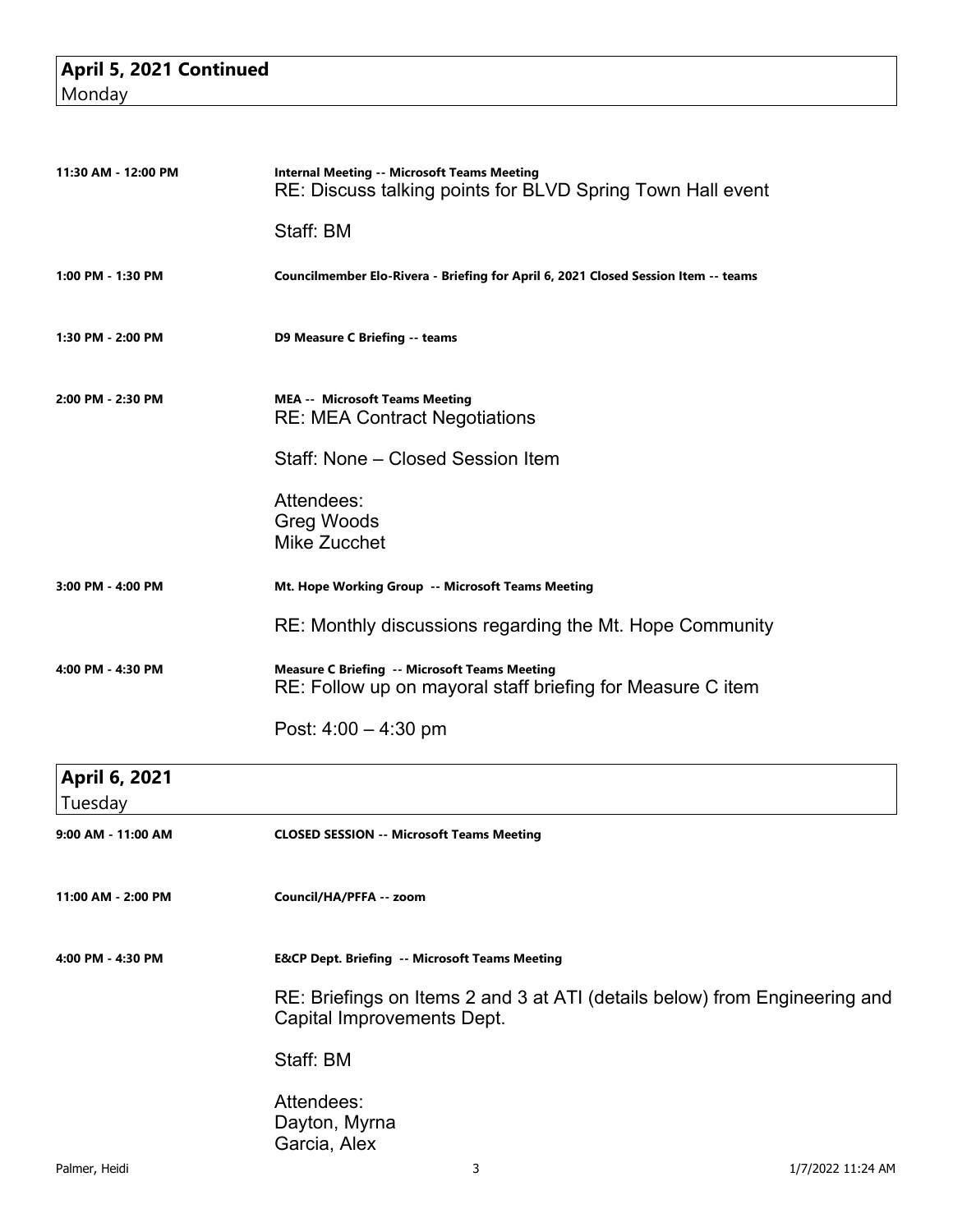| April 6, 2021 Continued |                                                                                          |
|-------------------------|------------------------------------------------------------------------------------------|
| Tuesday                 |                                                                                          |
|                         | Jaro, Janice                                                                             |
|                         | Palaseyed, Abi                                                                           |
|                         | Nagelvoort, James                                                                        |
|                         | Bailey, Brittany                                                                         |
|                         |                                                                                          |
|                         | Pre: $3:50 - 4:00$ pm                                                                    |
|                         | Meeting: $4:00 - 4:30$ pm                                                                |
|                         | Post: internal ATI briefing at 4:30 pm                                                   |
| 4:30 PM - 5:00 PM       | ATI Docket Briefing -- Microsoft Teams Meeting                                           |
| April 7, 2021           |                                                                                          |
| Wednesday               |                                                                                          |
| 9:00 AM - 9:30 AM       | <b>MTS Board Docket Briefing -- teams</b>                                                |
| 9:30 AM - 10:50 AM      | <b>ENVIRO Agenda Review -- Microsoft Teams Meeting</b>                                   |
| 10:50 AM - 11:50 AM     | Arts and Culture Commission -- Microsoft Teams Meeting                                   |
|                         | RE: Annual update from Commissioners                                                     |
|                         | Staff: MO, MZ                                                                            |
|                         | Attendees:                                                                               |
|                         | Arts & Culture Executive Director, Jonathon Glus                                         |
|                         | <b>Commission Chair Janet Poutre</b>                                                     |
|                         | <b>Commissioner Tyler Hewes</b>                                                          |
|                         |                                                                                          |
|                         | Pre: $10:50 - 11:00$ am                                                                  |
|                         | Meeting: $11:00 - 11:30$ am                                                              |
|                         | Post: 11:30 - 11:50 am                                                                   |
| 2:00 PM - 3:30 PM       | ATI -- zoom                                                                              |
| 4:00 PM - 5:00 PM       | Staff Midweek Check-in -- Microsoft Teams Meeting                                        |
| 4:00 PM - 4:15 PM       | Andrew Bowen's Zoom Meeting -- zoom                                                      |
| 5:00 PM - 6:00 PM       | Quarterly w/ CM Elo-Rivera 1:1 -- The Westgate Hotel (1055 2nd Ave, San Diego, CA 92101, |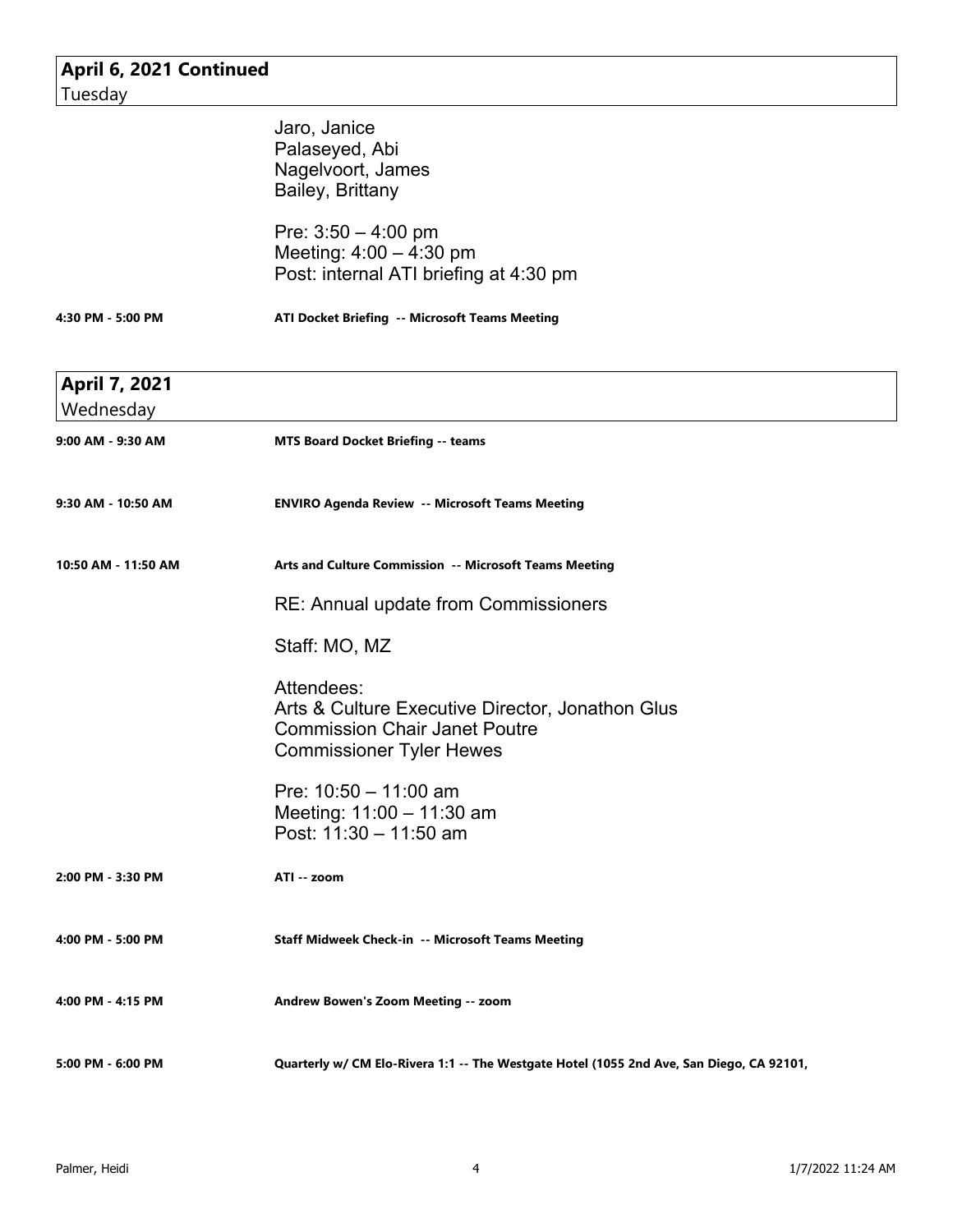| April 8, 2021      |                                                                                                                                                                                                                                                                    |
|--------------------|--------------------------------------------------------------------------------------------------------------------------------------------------------------------------------------------------------------------------------------------------------------------|
| Thursday           |                                                                                                                                                                                                                                                                    |
| 9:00 AM - 12:00 PM | MTS Board Meeting (Finance Workshop) -- GoTo Meeting                                                                                                                                                                                                               |
| 2:15 PM - 3:30 PM  | Racial Justice Coaltion -- Microsoft Teams Meeting<br>RE: Discuss three topics:<br>1 – RJCSD Prosecute or Resign Campaign for DA Summer Stephan<br>2 – Measure B Implementation<br>3 – The protest in PB and the law enforcement response to this<br>Demonstration |
|                    | Staff: MO                                                                                                                                                                                                                                                          |
|                    | Attendees:<br>Buki Domingo, Founder<br>Darwin Fishman<br>Yusef M<br>Tama Becker-Varano                                                                                                                                                                             |
|                    | Pre: $2:15 - 2:30$ pm<br>Meeting: $2:30 - 3:00$ pm<br>Post: 3:00 - 3:30 pm                                                                                                                                                                                         |
| 3:50 PM - 4:50 PM  | MTS Real Estate -- Microsoft Teams Meeting<br><b>RE: Discuss MTS Regional Real Estate Properties</b>                                                                                                                                                               |
|                    | Staff: JG                                                                                                                                                                                                                                                          |
|                    | Attendees:<br><b>Sharon Cooney</b><br><b>Karen Landers</b><br>Tim Allison<br><b>Julia Tuer</b>                                                                                                                                                                     |
|                    | Pre: $3:50 - 4:00$ pm<br>Meeting: $4:00 - 4:30$ pm<br>Post: $4:30 - 4:45$ pm                                                                                                                                                                                       |
| 5:10 PM - 5:30 PM  | KUSI Interview -- Zoom<br>RE: Art grant equity across the city                                                                                                                                                                                                     |
|                    | Staff: MR                                                                                                                                                                                                                                                          |
|                    | Arrive: 5:10<br>On Air: $5:20 - 5:30$                                                                                                                                                                                                                              |
| 5:30 PM - 7:30 PM  | <b>BLVD Spring Town Hall -- Zoom</b>                                                                                                                                                                                                                               |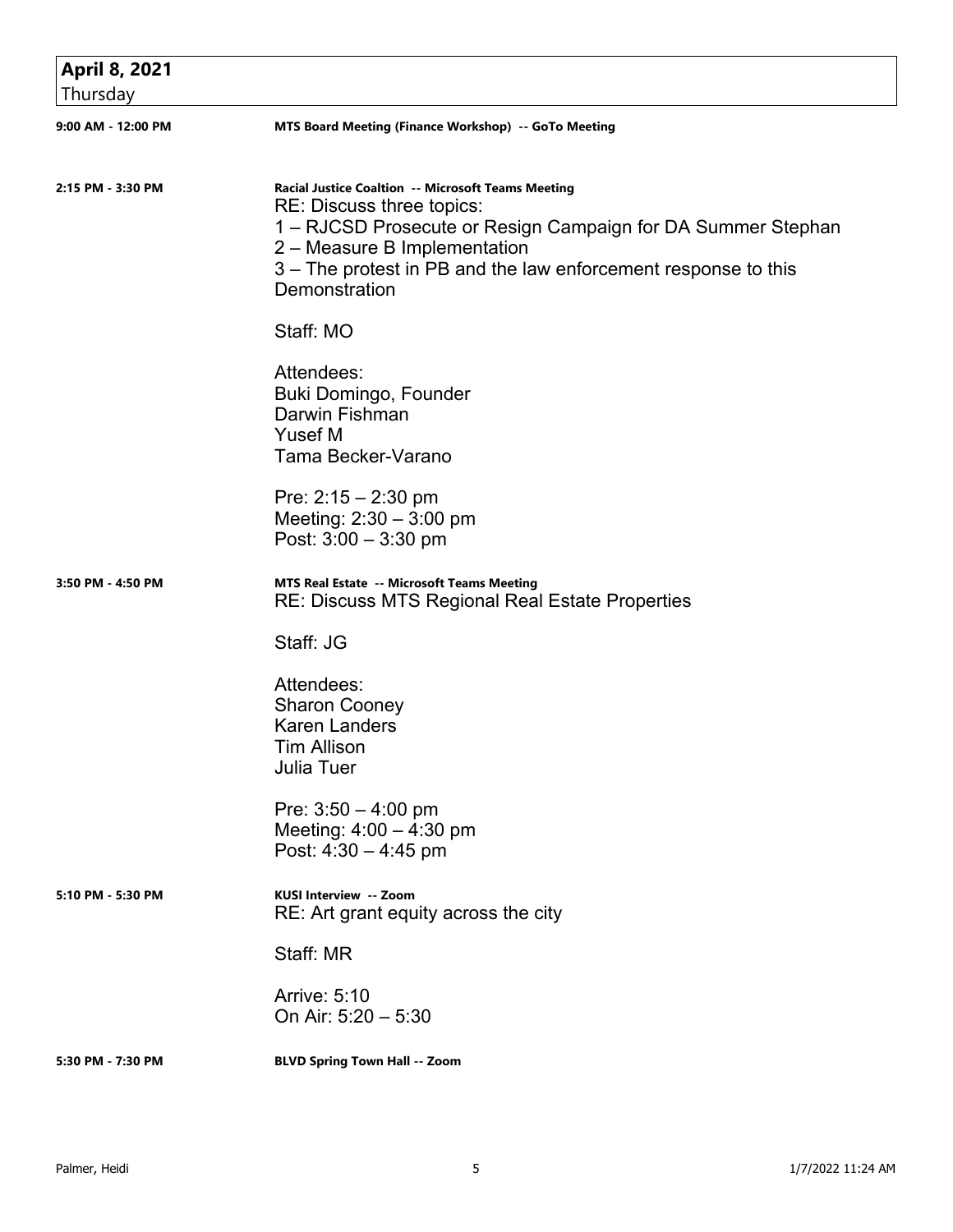| <b>April 9, 2021</b><br>Friday |                                                                                                                                                                                                                                                       |
|--------------------------------|-------------------------------------------------------------------------------------------------------------------------------------------------------------------------------------------------------------------------------------------------------|
| 8:00 AM - 9:00 AM              | Talmadge Community Walk -- Madison and Euclid (Northeast corner)<br>RE: Talmadge Community Walk to discuss policy concerns regarding<br>ADU/Granny Flat construction in the Talmadge and Kensington<br>communities.                                   |
|                                | Staff: JG                                                                                                                                                                                                                                             |
|                                | Attendees:<br>David Moty<br><b>Brian Helmich</b><br>The at-large Talmadge community                                                                                                                                                                   |
| 11:00 AM - 12:00 PM            | <b>Docket Briefings -- Microsoft Teams Meeting</b><br>RE: Monday and Tuesday Docket briefings for Sean starting 7/9/21. The<br>Docket Briefings are due Thursday COB to be reviewed Fridays at 11am<br>and completed briefings are due by 3pm Friday. |
|                                | Staff: All                                                                                                                                                                                                                                            |
| 12:00 PM - 12:30 PM            | Grantville TOD Groundbreaking Media Event -- 4510 Alvarado Canyon Road, San Diego CA 92120                                                                                                                                                            |
| 2:00 PM - 3:00 PM              | <b>Internal Meeting -- Microsoft Teams Meeting</b><br>RE: Street vendor, Budget, El Cerrito FHC                                                                                                                                                       |
| 3:00 PM - 3:30 PM              | CH Pop-Up Vaccination Debrief -- Microsoft Teams Meeting<br>RE: Debrief meeting on Pop-up COVID Vaccination Event                                                                                                                                     |
|                                | Staff: LVN, MO, JG, JN                                                                                                                                                                                                                                |
| April 10, 2021<br>Saturday     |                                                                                                                                                                                                                                                       |
| 10:00 AM - 10:30 AM            | Food Distribution: Grandma Lulu's Table -- Fair@44, 44th and El Cajon Blvd<br>RE: Stop by at the FREE PLANT-Based Food Distribution: Grandma Lulu's<br>Table at Fair@44 event.                                                                        |
|                                | Staff: MO                                                                                                                                                                                                                                             |
| 11:00 AM - 1:00 PM             | Karen SD Community Rally -- Officer Jeremy Henwood Park Area next to City Heights Library<br>POC: Nao Kabashima - Executive Director, Karen Organization of San<br>Diego                                                                              |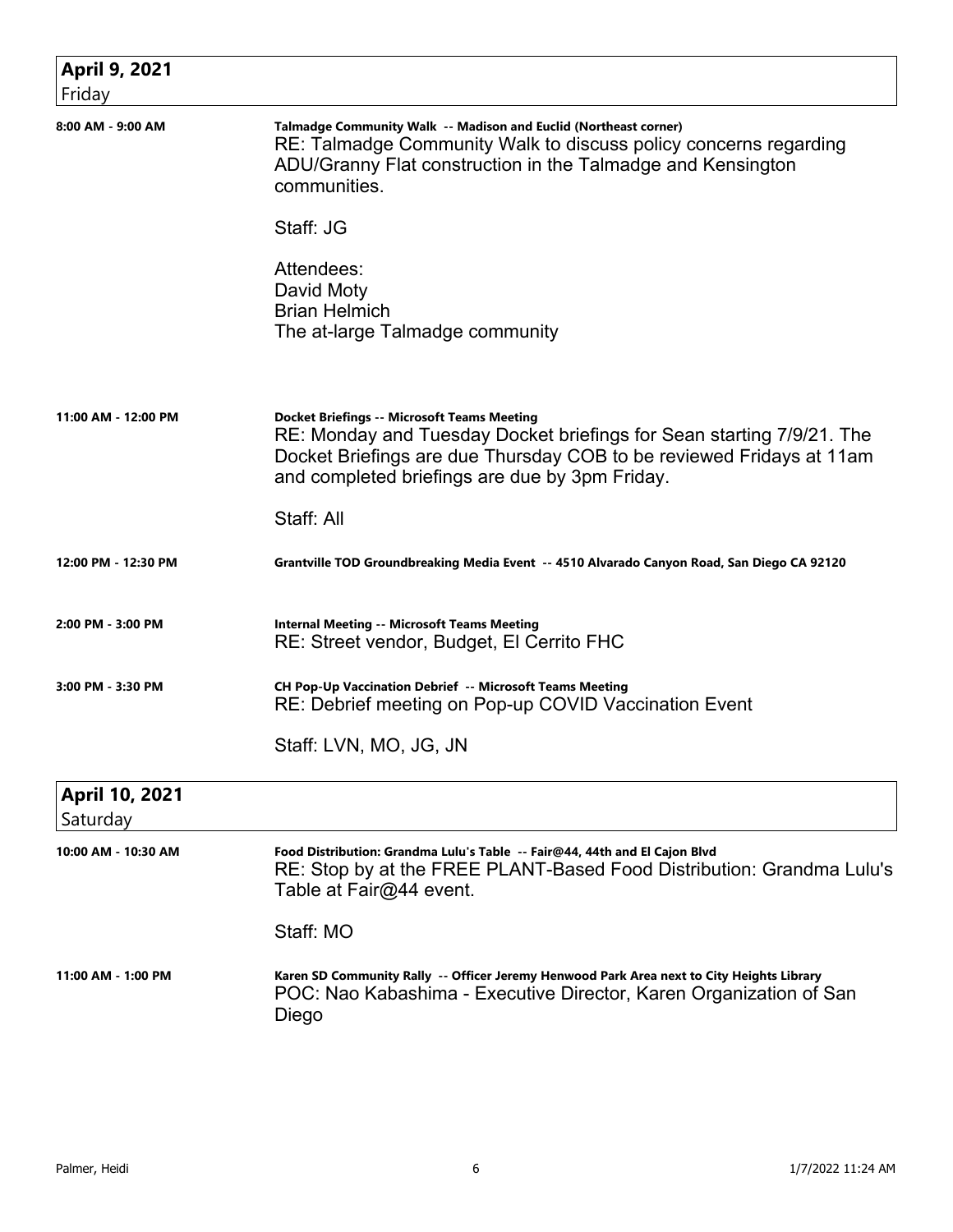| April 12, 2021      |                                                                                                                                                                                                                                                                                                                                                                                                                                                                                                                                                                             |
|---------------------|-----------------------------------------------------------------------------------------------------------------------------------------------------------------------------------------------------------------------------------------------------------------------------------------------------------------------------------------------------------------------------------------------------------------------------------------------------------------------------------------------------------------------------------------------------------------------------|
| Monday              |                                                                                                                                                                                                                                                                                                                                                                                                                                                                                                                                                                             |
| 10:00 AM - 11:00 AM | Weekly Staff Meeting/Docket Briefing -- zoom<br>RE: Review briefings for Council meeting and discuss pressing items for<br>the week.                                                                                                                                                                                                                                                                                                                                                                                                                                        |
|                     | Staff: All                                                                                                                                                                                                                                                                                                                                                                                                                                                                                                                                                                  |
| 12:50 PM - 1:50 PM  | <b>NAACP SD -- Microsoft Teams Meeting</b>                                                                                                                                                                                                                                                                                                                                                                                                                                                                                                                                  |
|                     | RE: Follow up on Enviro Committee Meeting as well as to hear their<br><b>Priorities</b>                                                                                                                                                                                                                                                                                                                                                                                                                                                                                     |
|                     | Staff: LVN, BD                                                                                                                                                                                                                                                                                                                                                                                                                                                                                                                                                              |
|                     | Attendees:<br><b>Francine Maxwell, President</b>                                                                                                                                                                                                                                                                                                                                                                                                                                                                                                                            |
|                     | Pre: $12:50 - 1:00$ pm<br>Meeting: $1:00 - 1:30$ pm<br>Post: $1:30 - 1:50$ pm                                                                                                                                                                                                                                                                                                                                                                                                                                                                                               |
| 2:15 PM - 2:30 PM   | Councilmember Elo-Rivera - Briefing on FY22 Salary Ordinance -- Microsoft Teams Meeting<br>Staff: LVN, MR                                                                                                                                                                                                                                                                                                                                                                                                                                                                   |
|                     | RE: This briefing is regarding the first reading of the FY 2022 Salary<br>Ordinance, which is on the Agenda for April 13, 2021 City Council meeting                                                                                                                                                                                                                                                                                                                                                                                                                         |
| 2:50 PM - 3:50 PM   | <b>BID Alliance -- Microsoft Teams Meeting</b>                                                                                                                                                                                                                                                                                                                                                                                                                                                                                                                              |
|                     | RE: Discuss the City's Budget and the importance of ensuring the City<br>continues to support small businesses through the Economic Development<br>Department and Development Services Department. BID Alliance whose<br>membership is made up of the 17 San Diego Business Improvement<br>Districts and collectively represents over 15,000 small businesses<br>throughout the city. Many of the farmers' markets and larger special events<br>are hosted by these organizations (Adams Avenue Street Fair, OB Street<br>Fair & Chili Cook-off, Hillcrest CityFest, etc.). |
|                     | Staff: MO                                                                                                                                                                                                                                                                                                                                                                                                                                                                                                                                                                   |
|                     | Attendees:<br>Jim Schneider, College Area Business District<br>Benjamin Nichols, BID Alliance Board President<br>Chris Clark, BID Alliance Policy & Programs Coordinator                                                                                                                                                                                                                                                                                                                                                                                                    |
|                     | Pre: $2:50 - 3:00$ pm<br>Meeting: $3:00 - 3:30$ pm<br>Post: $3:30 - 3:50$ pm                                                                                                                                                                                                                                                                                                                                                                                                                                                                                                |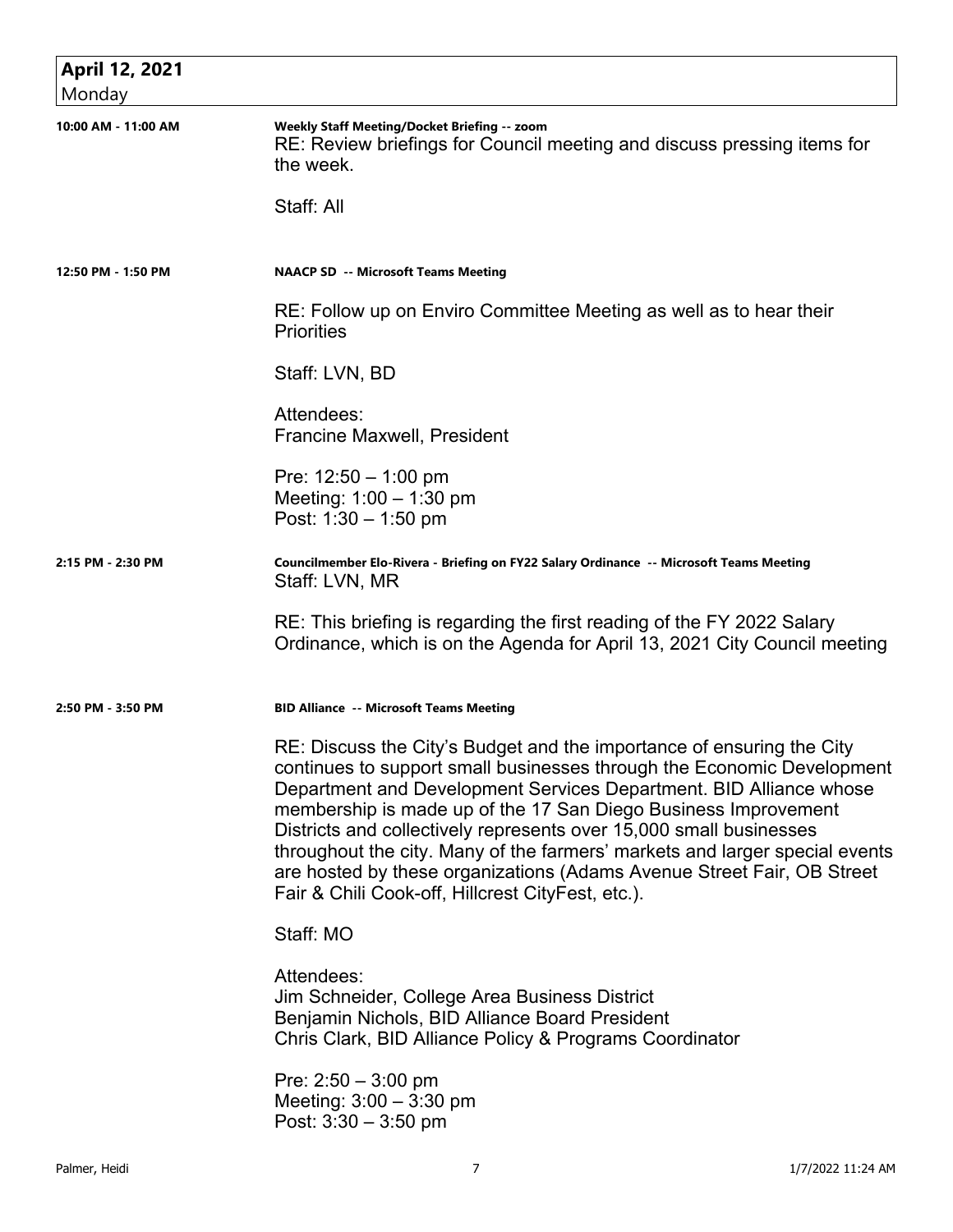| April 12, 2021 Continued    |                                                                                                                                                                                                                       |
|-----------------------------|-----------------------------------------------------------------------------------------------------------------------------------------------------------------------------------------------------------------------|
| Monday<br>3:50 PM - 4:50 PM | DCOO Peralta/Fire-Rescue Briefing -- Microsoft Teams Meeting<br>RE: Discuss EMS Contracts going to Council for its first reading on April<br>13, 2021. (scheduled for Monday so that Brett could attend the briefing) |
|                             | Staff: BW                                                                                                                                                                                                             |
|                             | Attendees:<br>Kristina Peralta<br><b>Chief Colin Stowell</b><br>Matt Yagyagan                                                                                                                                         |
|                             | Pre: $3:50 - 4:00$ pm<br>Meeting: $4:00 - 4:30$ pm<br>Post: $4:30 - 4:50$ pm                                                                                                                                          |
| 5:00 PM - 5:50 PM           | Miller PA/Labor Council -- Microsoft Teams Meeting<br><b>RE: EMS Contract</b>                                                                                                                                         |
|                             | Staff: LVN                                                                                                                                                                                                            |
|                             | Attendees:<br>Keith Maddox - Executive Secretary Treasurer Labor Council<br>Phil Petit - IAEP/NAGE EMS Director                                                                                                       |
|                             | Meeting: $5:00 - 5:30$ pm<br>Post: $5:30 - 5:50$ pm                                                                                                                                                                   |
| April 13, 2021<br>Tuesday   |                                                                                                                                                                                                                       |
| 9:00 AM - 10:00 AM          | <b>CLOSED SESSION -- MS Teams meeting</b>                                                                                                                                                                             |
| 10:00 AM - 11:00 AM         | <b>Weekly Budget Meeting -- MS Teams meeting</b>                                                                                                                                                                      |
| 11:00 AM - 2:00 PM          | Council/HA -- Zoom                                                                                                                                                                                                    |
| April 14, 2021<br>Wednesday |                                                                                                                                                                                                                       |
| 8:30 AM - 9:30 AM           | <b>ENVIRO Docket Briefing -- Microsoft Teams Meeting</b>                                                                                                                                                              |
| 9:00 AM - 9:30 AM           | <b>APCD Briefing -- Microsoft Teams Meeting</b>                                                                                                                                                                       |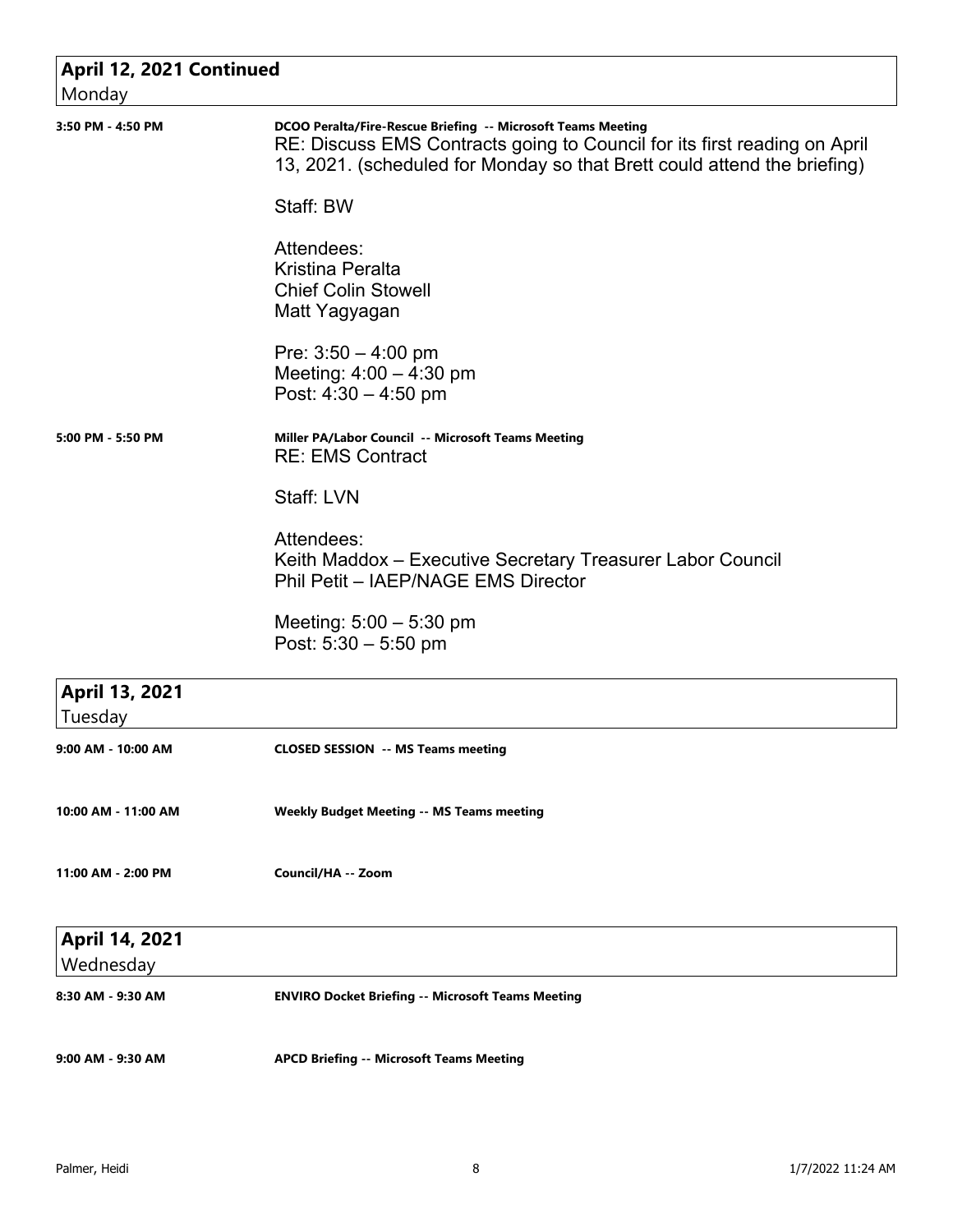| April 14, 2021 Continued |                                                                                                                                                                                                                                                                       |  |
|--------------------------|-----------------------------------------------------------------------------------------------------------------------------------------------------------------------------------------------------------------------------------------------------------------------|--|
| Wednesday                |                                                                                                                                                                                                                                                                       |  |
| 9:30 AM - 10:00 AM       | <b>ED&amp;IR Briefing -- Microsoft Teams Meeting</b>                                                                                                                                                                                                                  |  |
| 10:00 AM - 10:30 AM      | SPEAK: Downtown Partnership Committee on Downtown Homelessness -- Zoom<br>RE: Speak on joint memo issued for Operation Shelter-to-Home 2.0, a<br>proposed non-congregate shelter program for the City of San Diego<br>utilizing 100% FEMA reimbursement for expenses. |  |
|                          | Staff: MR                                                                                                                                                                                                                                                             |  |
| 10:45 AM - 12:30 PM      | <b>Budget Briefing w/ D9 -- Zoom</b><br>RE: Update from the Mayor and his team on the proposed budget for FY22                                                                                                                                                        |  |
|                          | Staff: LVN                                                                                                                                                                                                                                                            |  |
|                          | Attendees:<br>Mayor Todd Gloria<br><b>Jessica Lawrence</b><br>Nick Serrano (optional)<br>Paola Avila (optional)<br>Matt Vespi<br><b>Rolando Charvel</b><br><b>Adrian Del Rio</b><br>D8 - CM Moreno<br><b>Travis Knowles</b><br>D9 - CM Elo-Rivera<br>Lydia Van Note   |  |
|                          | Pre: $10:45 - 11:00$ am<br>Meeting: $11:00 - 12:00$ pm<br>Post: 12:00 - 12:30 pm                                                                                                                                                                                      |  |
| 12:30 PM - 2:00 PM       | SPEAK: CalWestern Law Community Law Project Pro Bono and Public Interest Panel -- Zoom                                                                                                                                                                                |  |
| 2:00 PM - 5:00 PM        | ED&IR -- Zoom                                                                                                                                                                                                                                                         |  |
| 4:00 PM - 5:00 PM        | Staff Midweek Check-in -- Microsoft Teams Meeting                                                                                                                                                                                                                     |  |
| April 15, 2021           |                                                                                                                                                                                                                                                                       |  |
| Thursday                 |                                                                                                                                                                                                                                                                       |  |
| 9:30 AM - 10:00 AM       | RTFH Ad Hoc Committee Briefing -- Microsoft Teams Meeting<br>RE: review items for the RTFH Ad Hoc Committee: Addressing<br>Homelessness Among Black San Diegans                                                                                                       |  |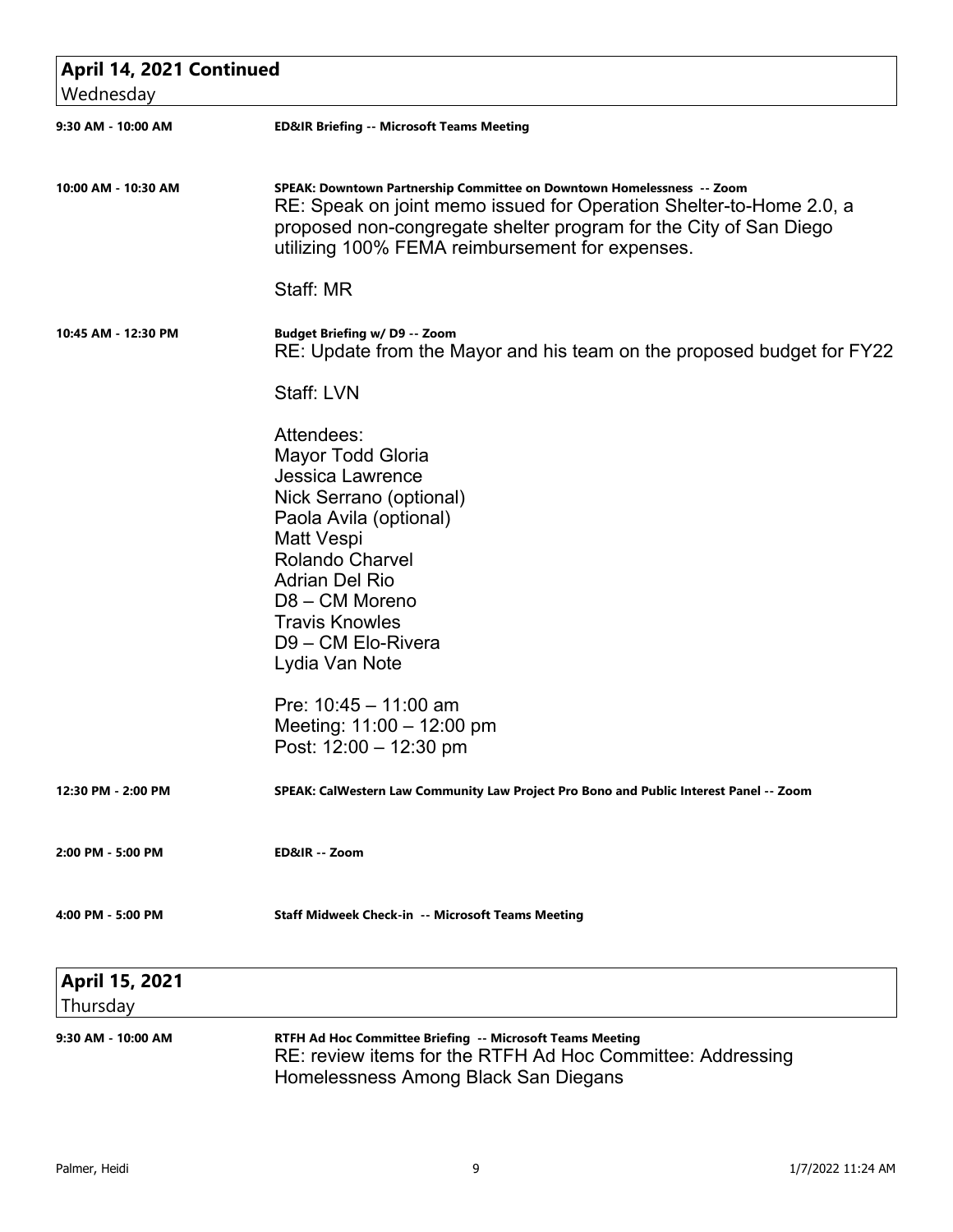| April 15, 2021 Continued |                                                                                                                                                                                                                                                                                                                                                                                                                                                                                                                                                                                                                                                                                                                                              |
|--------------------------|----------------------------------------------------------------------------------------------------------------------------------------------------------------------------------------------------------------------------------------------------------------------------------------------------------------------------------------------------------------------------------------------------------------------------------------------------------------------------------------------------------------------------------------------------------------------------------------------------------------------------------------------------------------------------------------------------------------------------------------------|
| Thursday                 |                                                                                                                                                                                                                                                                                                                                                                                                                                                                                                                                                                                                                                                                                                                                              |
| 10:00 AM - 10:30 AM      | Elliott: Elo-Rivera -- Microsoft Teams Meeting                                                                                                                                                                                                                                                                                                                                                                                                                                                                                                                                                                                                                                                                                               |
| 10:50 AM - 11:50 AM      | Homecourt Advantage -- Microsoft Teams Meeting                                                                                                                                                                                                                                                                                                                                                                                                                                                                                                                                                                                                                                                                                               |
|                          | RE: Discuss project to build a facility at Sunshine Field. They met with<br>Martha in February                                                                                                                                                                                                                                                                                                                                                                                                                                                                                                                                                                                                                                               |
|                          | Staff: MZ, BW                                                                                                                                                                                                                                                                                                                                                                                                                                                                                                                                                                                                                                                                                                                                |
|                          | Attendees:<br><b>Glady Whitehead</b>                                                                                                                                                                                                                                                                                                                                                                                                                                                                                                                                                                                                                                                                                                         |
|                          | Pre: $10:50 - 11:00$ am<br>Meeting: 11:00 -11:30 am<br>Post: 11:30 - 11:50 am                                                                                                                                                                                                                                                                                                                                                                                                                                                                                                                                                                                                                                                                |
| 1:00 PM - 4:00 PM        | Enviro -- Zoom                                                                                                                                                                                                                                                                                                                                                                                                                                                                                                                                                                                                                                                                                                                               |
| 3:00 PM - 3:00 PM        | (3-5) CoC Board Meeting -- Zoom                                                                                                                                                                                                                                                                                                                                                                                                                                                                                                                                                                                                                                                                                                              |
| April 16, 2021<br>Friday |                                                                                                                                                                                                                                                                                                                                                                                                                                                                                                                                                                                                                                                                                                                                              |
| 8:30 AM - 8:50 AM        | Drop By: Mesa College Spring 2021 Virtual President's Breakfast, "Innovative Solutions for Supporting our<br>Students" Students". --<br>RE: This semester, President Luster will be focusing on the many ways<br>that Mesa College has been supporting our students - particularity<br>those most impacted - throughout the pandemic. This event will offer the<br>opportunity to hear directly from leaders at Mesa College, and learn about<br>adaptations to our academics, student services, financial aid and other<br>means of continuing to provide support for our students. Take part in the<br>conversations that will guide our vision going forward, and connect with<br>other community leaders who share a love for education. |
|                          | Staff: MO will attend this event as well as one or two other staff.                                                                                                                                                                                                                                                                                                                                                                                                                                                                                                                                                                                                                                                                          |
| 8:50 AM - 9:50 AM        | San Diego College of Continuing Education -- Microsoft Teams Meeting<br>RE: Discuss workforce development with SDCCE                                                                                                                                                                                                                                                                                                                                                                                                                                                                                                                                                                                                                         |
|                          | Staff: LVN, MZ                                                                                                                                                                                                                                                                                                                                                                                                                                                                                                                                                                                                                                                                                                                               |
|                          | Attendees:<br><b>Juliette Bautista</b><br>Kio Truong                                                                                                                                                                                                                                                                                                                                                                                                                                                                                                                                                                                                                                                                                         |
|                          | Pre: $8:50 - 9:00$ am<br>Meeting: $9:00 - 9:30$ am                                                                                                                                                                                                                                                                                                                                                                                                                                                                                                                                                                                                                                                                                           |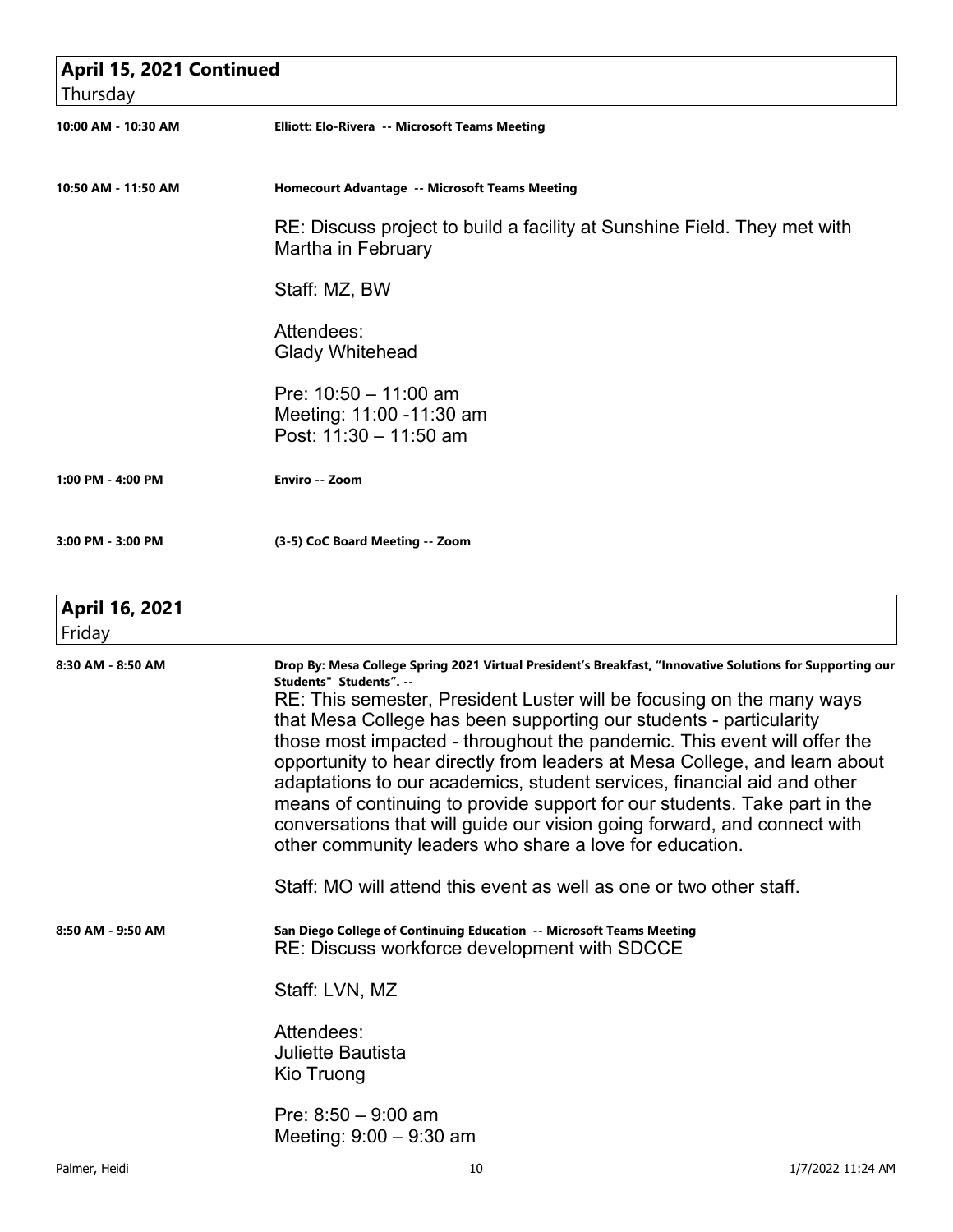| April 16, 2021 Continued   |                                                                                                                                                                                                                                                                                                         |                   |
|----------------------------|---------------------------------------------------------------------------------------------------------------------------------------------------------------------------------------------------------------------------------------------------------------------------------------------------------|-------------------|
| Friday                     |                                                                                                                                                                                                                                                                                                         |                   |
|                            | Post: $9:30 - 9:50$ am                                                                                                                                                                                                                                                                                  |                   |
| 10:00 AM - 11:00 AM        | <b>Docket Briefings -- Microsoft Teams Meeting</b><br>RE: Monday and Tuesday Docket briefings for Sean starting 7/9/21. The<br>Docket Briefings are due Thursday COB to be reviewed Fridays at 11am<br>and completed briefings are due by 3pm Friday.<br>Staff: All                                     |                   |
| 12:00 PM - 3:00 PM         | SPEAK: SDHC Community Outreach Event -- Mountain View/Beckwourth Library, 721 San Pasqual Street,                                                                                                                                                                                                       |                   |
| 1:30 PM - 4:30 PM          | <b>APCD Governing Board -- Zoom</b>                                                                                                                                                                                                                                                                     |                   |
|                            | APCD Governing Board Meeting: 1:30 - 3:30 pm                                                                                                                                                                                                                                                            |                   |
| April 17, 2021<br>Saturday |                                                                                                                                                                                                                                                                                                         |                   |
| 8:30 AM - 9:30 AM          | SPEAK: Girls Empowerment Camp 2021 -- SDFD Training Facility at 2580 McCain Road<br>RE: Give brief remarks at the opening ceremony. One important point is<br>that we do have boys and nonbinary so we try and always call the kids<br>"campers" or "kids" even though it's the Girls Empowerment Camp. |                   |
|                            | Staff: BW                                                                                                                                                                                                                                                                                               |                   |
| 2:00 PM - 3:30 PM          | SPEAK: Progressive Labor Summit 2021 Panel -- Zoom                                                                                                                                                                                                                                                      |                   |
| April 18, 2021             |                                                                                                                                                                                                                                                                                                         |                   |
| Sunday                     |                                                                                                                                                                                                                                                                                                         |                   |
| 8:00 AM - 10:00 AM         | Fox Canyon Neighborhood Assn./Euclid Gateway Cleanup -- Euclid Gateway is at the corner of Home Ave                                                                                                                                                                                                     |                   |
| April 19, 2021             |                                                                                                                                                                                                                                                                                                         |                   |
| Monday                     |                                                                                                                                                                                                                                                                                                         |                   |
| 9:00 AM - 12:00 PM         | CR&R -- Zoom                                                                                                                                                                                                                                                                                            |                   |
| 10:00 AM - 11:00 AM        | <b>Weekly Budget Meeting -- Microsoft Teams Meeting</b>                                                                                                                                                                                                                                                 |                   |
| 12:00 PM - 12:30 PM        | SPEAK: Climate Action Campaign Rally -- Concourse (202 C Street)<br><b>Re: Community Franchise Rally</b>                                                                                                                                                                                                |                   |
|                            | Staff: BD – TPs and at event, BW FYI for comms                                                                                                                                                                                                                                                          |                   |
| Palmer, Heidi              | 11                                                                                                                                                                                                                                                                                                      | 1/7/2022 11:24 AM |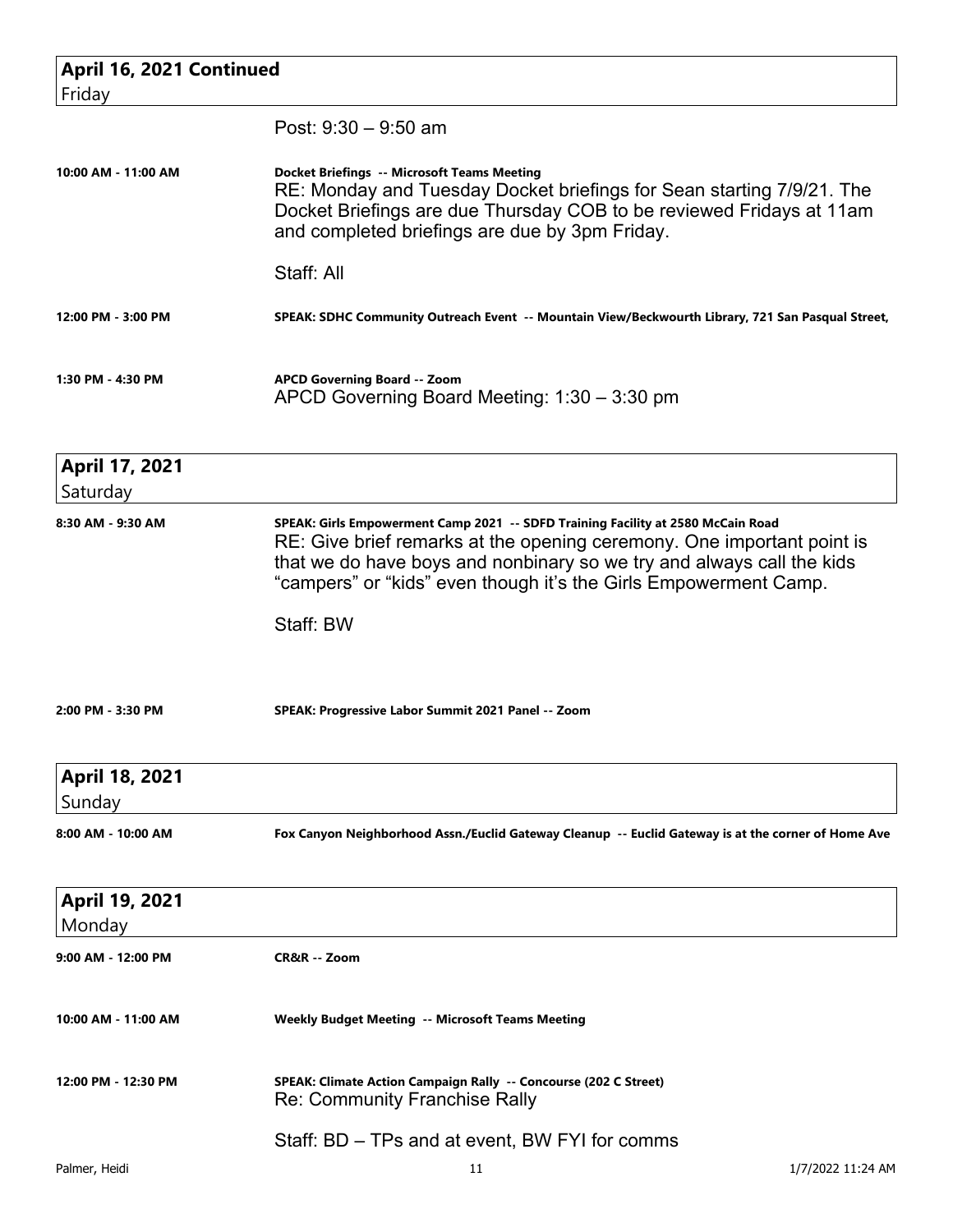| 12:30 PM - 1:30 PM | Weekly Staff Meeting/Docket Briefing -- zoom<br>RE: Review briefings for Council meeting and discuss pressing items for<br>the week.                                                                      |
|--------------------|-----------------------------------------------------------------------------------------------------------------------------------------------------------------------------------------------------------|
|                    | Staff: All                                                                                                                                                                                                |
| 1:15 PM - 2:00 PM  | <b>Cushman Foundation Solicitation Discussion -- Zoom</b>                                                                                                                                                 |
| 1:50 PM - 2:50 PM  | SD Housing Federation -- Microsoft Teams Meeting<br>RE: Meet and Greet to discuss housing policy objectives.                                                                                              |
|                    | Staff: MR, BW                                                                                                                                                                                             |
|                    | Attendees:<br>Steve Russell, President & CEO<br>Laura Nunn, Chief of Policy                                                                                                                               |
|                    | Pre: 1:50 - 2:00 pm<br>Meeting: $2:00 - 2:30$ pm<br>Post: $2:30 - 2:50$ pm                                                                                                                                |
| 3:00 PM - 3:15 PM  | VOSD Rehearsal -- Streamyard see directions below<br>RE Tech Rehearsal for the event on 4/21.                                                                                                             |
|                    | Staff: MR                                                                                                                                                                                                 |
| 3:20 PM - 4:50 PM  | Monthly Mayor Gloria -- D9/In Person<br>Pre: 3:20 - 3:30 pm<br>Meeting: 3:30 - 4:30 pm<br>Post: 4:30 - 4:50 pm                                                                                            |
| 3:30 PM - 4:00 PM  | 3:30-4:30pm IN-PERSON - Monthly w/ CM Elo-Rivera/MTG [staff: Javier] -- Mayor's Office<br><b>MTG</b> approved<br>Participants:<br><b>MTG</b><br>Paola<br>Javier<br><b>CM Elo-Rivera</b><br>Lydia Van Note |
| 4:45 PM - 6:15 PM  | CD9/College Rolando Library Project -- zoom                                                                                                                                                               |
|                    | RE: Discuss the College-Rolando Library and proposed development                                                                                                                                          |
|                    | Staff: MR, MO                                                                                                                                                                                             |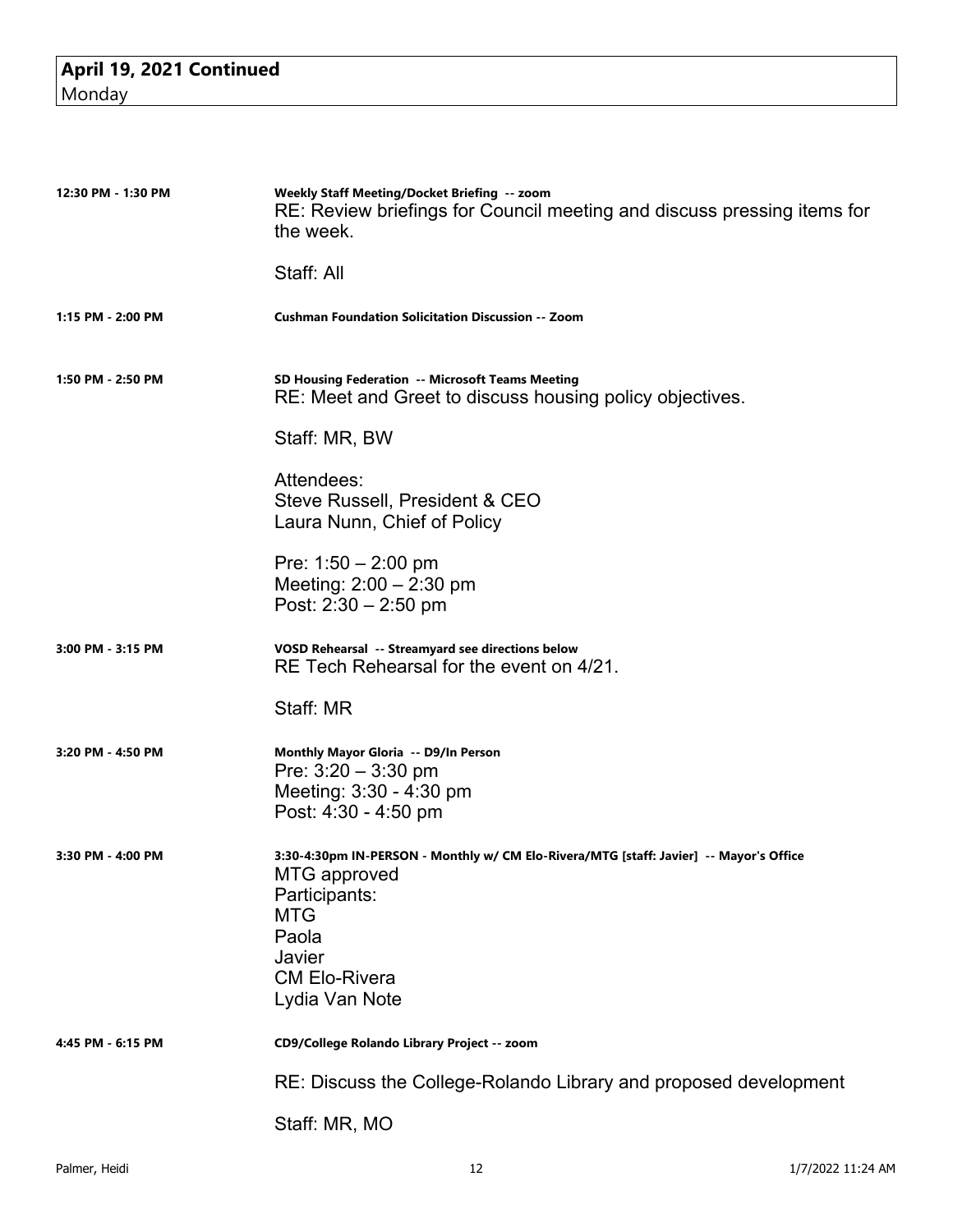**April 19, 2021 Continued** Monday

> Pre: 4:45 -5:00 pm Meeting: 5:00 - 6:00 pm Post: 6:00 – 6:15 pm

| April 20, 2021<br>Tuesday |                                                                                                      |
|---------------------------|------------------------------------------------------------------------------------------------------|
| 7:45 AM - 8:30 AM         | Press Conference with Mayor Todd Gloria -- City Heights/Weingart Library, 3975 Fairmount Ave., 92105 |
|                           | RE: SD Access 4 All to provide Free Wi-fi Access to over 300 new<br>Locations                        |
|                           | Staff: BW                                                                                            |
|                           | Arrive: $7:45$ am<br>Program: $8:00 - 8:30$ am                                                       |
| 8:30 AM - 9:00 AM         | <b>Internal Meeting -- Call</b><br>RE: Discuss budget talking points                                 |
|                           | Staff: MR                                                                                            |
| 9:00 AM - 10:00 AM        | <b>CLOSED SESSION -- Microsoft Teams Meeting</b>                                                     |
| 11:00 AM - 2:00 PM        | Council/HA -- Zoom                                                                                   |
| 6:30 PM - 6:40 PM         | SPEAK: Rolando Community Council Meeting -- Zoom                                                     |
|                           | RE: Drop by the meeting to meet the members and give a general update.                               |
|                           | Staff: MO                                                                                            |

| <b>April 21, 2021</b><br>Wednesday |                                                                                                    |  |
|------------------------------------|----------------------------------------------------------------------------------------------------|--|
| 9:00 AM - 9:30 AM                  | LU&H Docket Briefing -- Microsoft Teams Meeting                                                    |  |
| 9:30 AM - 10:30 AM                 | <b>TAC Chair Briefing -- WebEx/Teams</b><br>Meeting: $9:30 - 10:00$ am<br>Post: $10:00 - 10:30$ am |  |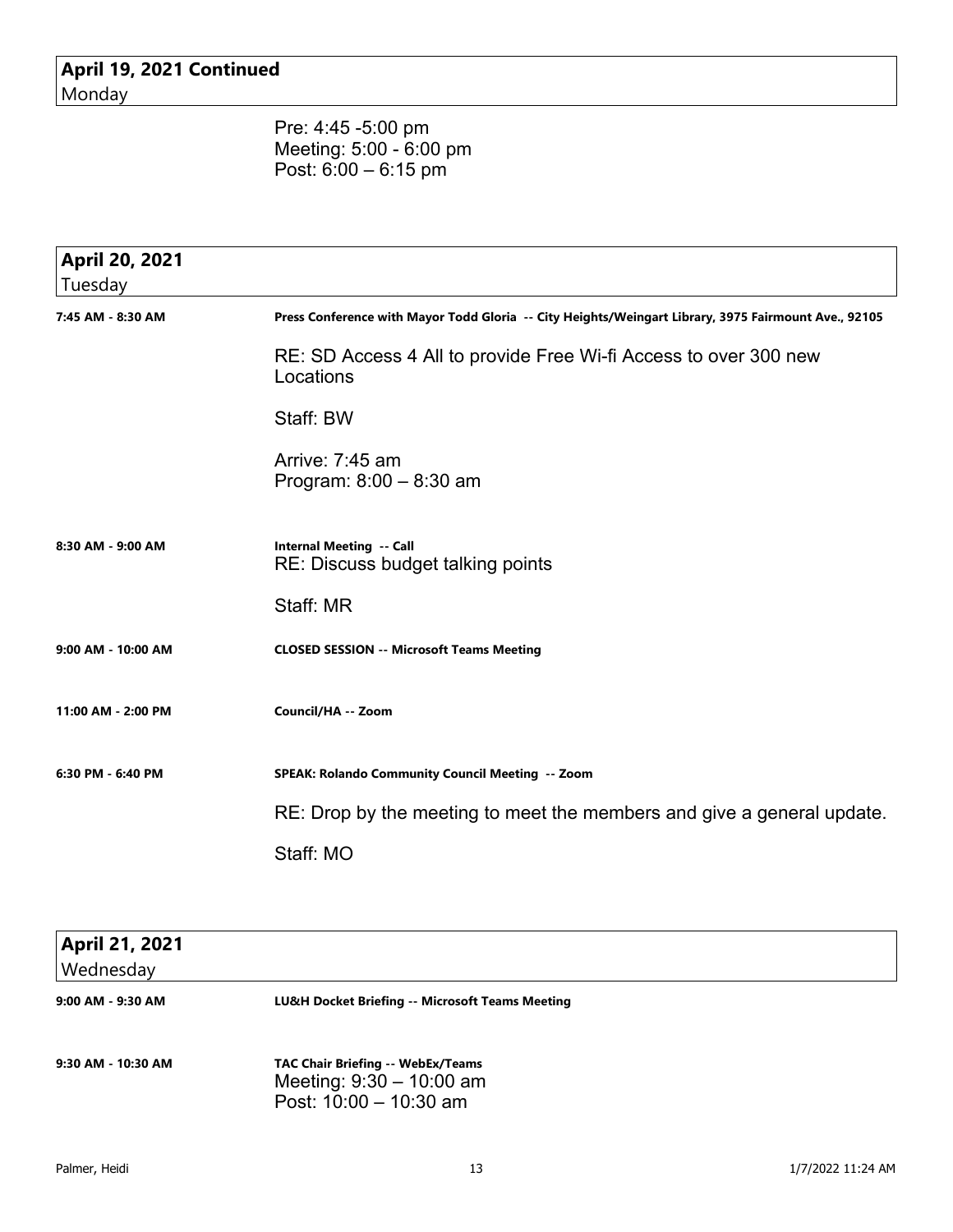| April 21, 2021 Continued<br>Wednesday |                                                                                                                                                                                                                                  |
|---------------------------------------|----------------------------------------------------------------------------------------------------------------------------------------------------------------------------------------------------------------------------------|
| 10:50 AM - 11:50 AM                   | CA Opportunity Youth Network -- Microsoft Teams Meeting<br><b>RE: Discuss SD Workforce Partnership</b>                                                                                                                           |
|                                       | Staff: MR, MZ, LVN – opt                                                                                                                                                                                                         |
|                                       | Attendees:<br>Joe Herrity<br>Sean Hughes                                                                                                                                                                                         |
|                                       | Pre: $10:50 - 11:00$ am<br>Meeting: 11:00 - 11:30 am<br>Post: $11:30 - 11:50$ am                                                                                                                                                 |
| 12:00 PM - 1:00 PM                    | San Diego Promise Development Committee -- Zoom                                                                                                                                                                                  |
| 12:50 PM - 1:50 PM                    | <b>Curt Pringle &amp; Assts -- Microsoft Teams Meeting/Zoom</b><br>RE: Discuss the Leisureland (Fairmont Fire Station) project                                                                                                   |
|                                       | Staff: BM, BD - opt                                                                                                                                                                                                              |
|                                       | Attendees:<br>Linda Coffman - Leisureland LTD<br>Paul Simonds – Curt Pringle & Associates<br>Zeshaan Younus - Curt Pringle & Associates                                                                                          |
|                                       | Pre: $12:50 - 1:00$ pm<br>Meeting: $1:00 - 1:30$ pm<br>Post: $1:30 - 1:50$ pm                                                                                                                                                    |
| 1:50 PM - 2:50 PM                     | Rear Admiral Bolivar, Commander Navy Region Southwest -- Microsoft Teams Meeting<br>RE: Meet and Greet as well as provide an overview of the Navy's mission<br>in San Diego as well as our ongoing collaborations with the APCD. |
|                                       | Staff: BD                                                                                                                                                                                                                        |
|                                       | Pre: $1:50 - 2:00$ pm<br>Meeting: $2:00 - 2:30$ pm<br>Post: $2:30 - 2:50$ pm                                                                                                                                                     |
| 4:00 PM - 4:30 PM                     | 2021 Citizens of Courage Awards VIRTUAL EVENT -- Zoom                                                                                                                                                                            |
|                                       | RE: Join us for this inspiring virtual event honoring ordinary citizens who<br>showed extraordinary courage in the face of crime.                                                                                                |
|                                       | <b>Staff: None</b>                                                                                                                                                                                                               |
| 5:15 PM - 6:30 PM                     | <b>SPEAK: VOSD Member Event -- Streamyard</b>                                                                                                                                                                                    |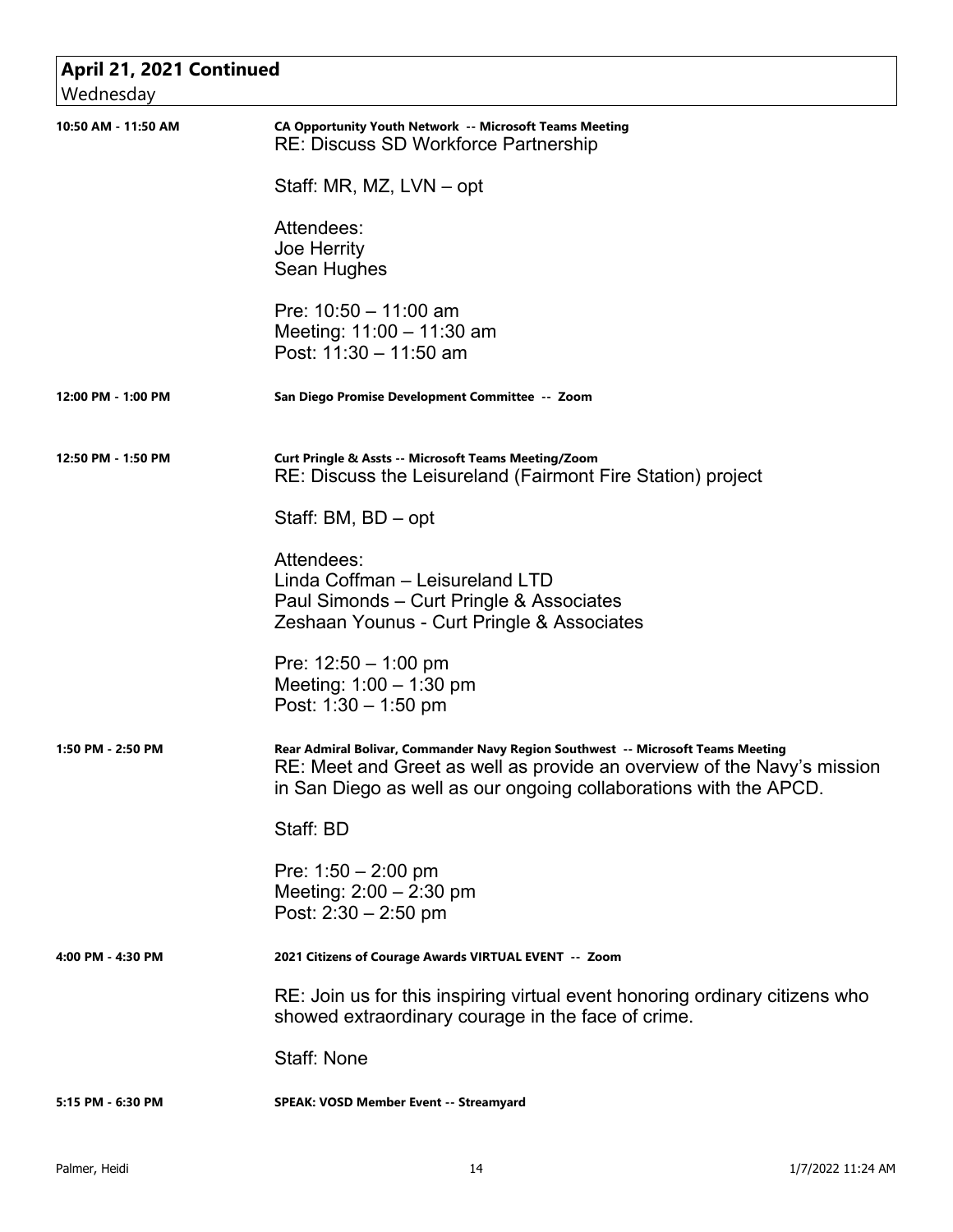| April 22, 2021<br>Thursday |                                                                                                                                                                                                                                                                                                                                                                                                                                                                                                           |
|----------------------------|-----------------------------------------------------------------------------------------------------------------------------------------------------------------------------------------------------------------------------------------------------------------------------------------------------------------------------------------------------------------------------------------------------------------------------------------------------------------------------------------------------------|
| 9:30 AM - 10:00 AM         | Workforce Partnership Docket Briefing -- Microsoft Teams Meeting                                                                                                                                                                                                                                                                                                                                                                                                                                          |
| 11:20 AM - 12:20 PM        | San Diego Economic Development Corp. -- Microsoft Teams Meeting<br><b>RE: Discuss Workforce Partnership</b>                                                                                                                                                                                                                                                                                                                                                                                               |
|                            | Staff: MR, MZ, LVN                                                                                                                                                                                                                                                                                                                                                                                                                                                                                        |
|                            | Attendees:<br>Mark Cafferty, CEO of SDEDC<br><b>Staff from SDEDC</b>                                                                                                                                                                                                                                                                                                                                                                                                                                      |
|                            | Pre: $11:20 - 11:30$ am<br>Meeting: $11:30 - 12:00$ pm<br>Post: 12:00 - 12:20 pm                                                                                                                                                                                                                                                                                                                                                                                                                          |
| 1:00 PM - 4:00 PM          | LU&H -- Zoom                                                                                                                                                                                                                                                                                                                                                                                                                                                                                              |
| April 23, 2021<br>Friday   |                                                                                                                                                                                                                                                                                                                                                                                                                                                                                                           |
| 7:45 AM - 9:00 AM          | SPEAK: San Diego Arbor Day - 2021 -- Mountain View Community Center, 641 S Boundary St, San Diego,<br>RE: This is a planned citywide event with Mayor Todd Gloria presenting<br>this year's Arbor Day proclamation, and planting this year's Arbor Day<br>tree. We will also be celebrating the planting of nearly 500 trees in Districts<br>4 and 9 over the last year with our partner Urban Corps. as part of a<br>CalFIRE state grant to increase our tree canopy cover in communities of<br>concern. |
|                            | Staff: MZ at event, BW talking points                                                                                                                                                                                                                                                                                                                                                                                                                                                                     |
|                            | Arrival: 7:45 am<br>Program: $8:00 - 8:30$ am                                                                                                                                                                                                                                                                                                                                                                                                                                                             |
| 8:50 AM - 9:10 AM          | Nick Hanton -- Mountain View Community Center (641 S Boundary St, San Diego, CA 92113, United<br><b>States</b><br>RE: Mountain View resident wants to share some ideas about not only<br>what's wrong with the Southeast communities, but wanted to share in how<br>the neighborhood can improve with time. He is trying to leave a better<br>tomorrow for his kids.                                                                                                                                      |
|                            | Staff: MZ                                                                                                                                                                                                                                                                                                                                                                                                                                                                                                 |
| 9:30 AM - 10:00 AM         | Scheduling with CM Elo-Rivera -- Microsoft Teams Meeting<br>Review community events                                                                                                                                                                                                                                                                                                                                                                                                                       |
| 10:00 AM - 11:00 AM        | Councilmember Elo-Rivera - Briefing for April 27, 2021 Closed Session -- Zoom<br>RE: This briefing is regarding FY22 Contract Negotiations with the six<br>recognized employee organizations (AFSMCE Local 127, DCAA,                                                                                                                                                                                                                                                                                     |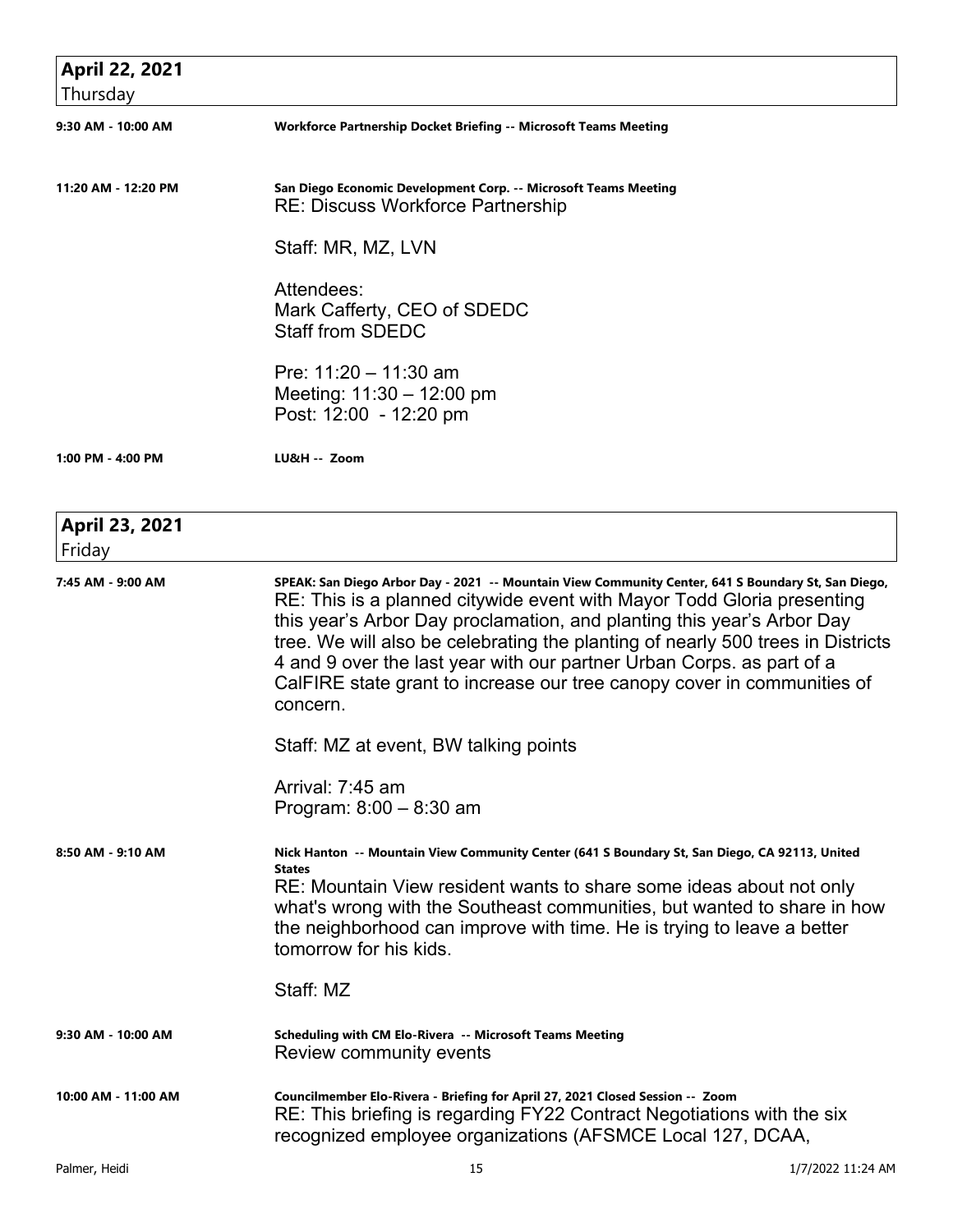| April 23, 2021 Continued          |                                                                                                                                                                                                                                                       |
|-----------------------------------|-------------------------------------------------------------------------------------------------------------------------------------------------------------------------------------------------------------------------------------------------------|
| Friday                            |                                                                                                                                                                                                                                                       |
|                                   | Local 145, MEA, POA, and Teamsters Local 911), in preparation for<br>the Closed Session item scheduled for April 27, 2021.                                                                                                                            |
| 11:00 AM - 12:00 PM               | <b>Docket Briefings -- Microsoft Teams Meeting</b><br>RE: Monday and Tuesday Docket briefings for Sean starting 7/9/21. The<br>Docket Briefings are due Thursday COB to be reviewed Fridays at 11am<br>and completed briefings are due by 3pm Friday. |
|                                   | Staff: All                                                                                                                                                                                                                                            |
| 12:50 PM - 1:50 PM                | Monthly Meeting with COO Jay Goldstone -- Microsoft Teams Meeting/Zoom<br>Pre: $12:50 - 1:00$ pm<br>Meeting: 1:00 -1:30 pm<br>Post: $1:30 - 1:50$ pm                                                                                                  |
| 2:00 PM - 2:50 PM                 | Disparity Study Debrief with CD 9 -- Microsoft Teams Meeting                                                                                                                                                                                          |
| 3:00 PM - 4:00 PM                 | Policy Board Meeting - April -- Zoom                                                                                                                                                                                                                  |
| <b>April 24, 2021</b><br>Saturday |                                                                                                                                                                                                                                                       |
| 8:00 AM - 12:00 PM                | <b>ILACSD Creek 2 Bay Cleanup -- District 9 Communities</b>                                                                                                                                                                                           |
| 8:00 AM - 8:30 AM                 | SPEAK: Southcrest Cleanup Event -- 3622 Beta St, San Diego, CA 92113 (Corner of Birch and Beta)                                                                                                                                                       |
|                                   | RE: Give welcome remarks to volunteers for the cleanup event                                                                                                                                                                                          |
|                                   | Staff: MZ, (BW – FYI for Comms)                                                                                                                                                                                                                       |
| 3:30 PM - 4:30 PM                 | SPEAK: City Heights Art Opening Reception -- 41st and University Lot<br>RE: Speak at Opening Reception Ceremony to recognize the artists and<br><b>Sponsors</b>                                                                                       |
|                                   | Staff: Julio at event, BW FYI for TPs                                                                                                                                                                                                                 |
| April 26, 2021<br>Monday          |                                                                                                                                                                                                                                                       |
| 8:50 AM - 9:50 AM                 | Quarterly Meeting with Rick Gentry -- Microsoft Teams Meeting/Zoom<br>RE: Quarterly Meeting with Rick Gentry and his Chief of Staff                                                                                                                   |
|                                   | Pre: $8:50 - 9:00$ am<br>Meeting: $9:00 - 9:30$ am                                                                                                                                                                                                    |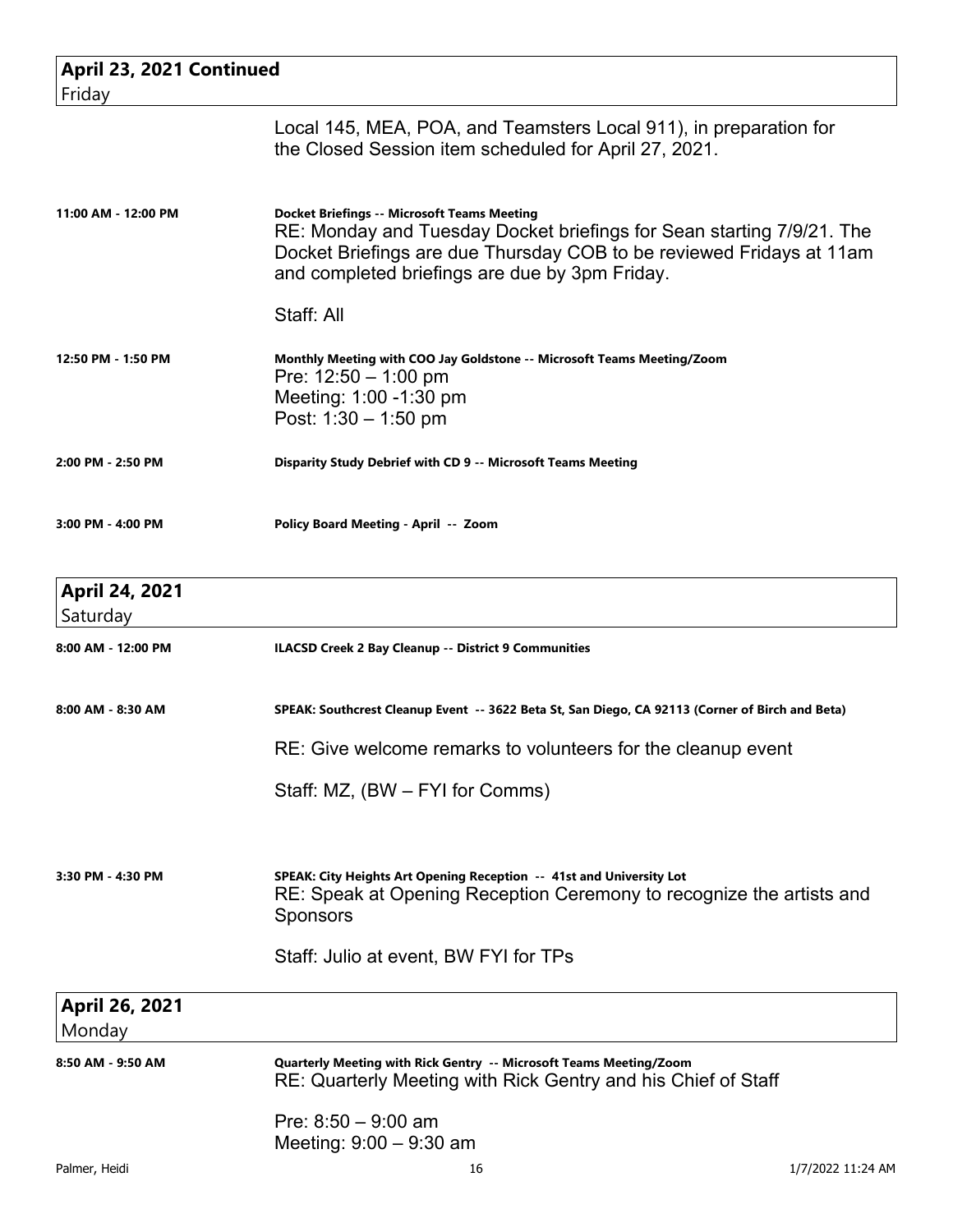| April 26, 2021 Continued<br>Monday |                                                                                                                                                                                  |
|------------------------------------|----------------------------------------------------------------------------------------------------------------------------------------------------------------------------------|
|                                    | Post: $9:30 - 9:50$ am                                                                                                                                                           |
| 10:00 AM - 11:00 AM                | Weekly Staff Meeting/Docket Briefing -- Zoom                                                                                                                                     |
|                                    | RE: Review briefings for Council meeting and discuss pressing items for<br>the week.                                                                                             |
|                                    | Staff: All                                                                                                                                                                       |
| 11:30 AM - 12:00 PM                | <b>Internal Meeting -- Microsoft Teams Meeting</b><br>RE: Discuss Policy on Accessory Dwelling Units/Granny Flats. Follow up to<br>conversation with Talmadge community members  |
|                                    | Staff: LVN, MR, BW, JG                                                                                                                                                           |
| 12:00 PM - 12:30 PM                | <b>Internal Meeting -- Microsoft Teams Meeting</b><br>RE: Debrief on budget outreach meetings                                                                                    |
|                                    | Staff: LVN, MR, MO                                                                                                                                                               |
| 1:00 PM - 5:00 PM                  | Special Council Meeting -- Zoom                                                                                                                                                  |
| 4:00 PM - 5:00 PM                  | <b>Weekly Budget Meeting -- Microsoft Teams Meeting</b>                                                                                                                          |
| 6:00 PM - 7:00 PM                  | SPEAK: Mid City CAN Resident Leadership Academy -- Zoom<br>RE: Give Keynote Address for 10-15 minutes. This is the largest RLA<br>Cohort to date with 27 participants this year. |
|                                    | <b>Staff: None</b>                                                                                                                                                               |
|                                    | <b>POC: Consuelo Martinez</b>                                                                                                                                                    |

| <b>April 27, 2021</b><br>Tuesday |                                                         |
|----------------------------------|---------------------------------------------------------|
|                                  |                                                         |
| 8:30 AM - 9:00 AM                | Quick check in on CA Theater -- Microsoft Teams Meeting |
| 9:00 AM - 11:00 AM               | <b>CLOSED SESSION -- Microsoft Teams Meeting</b>        |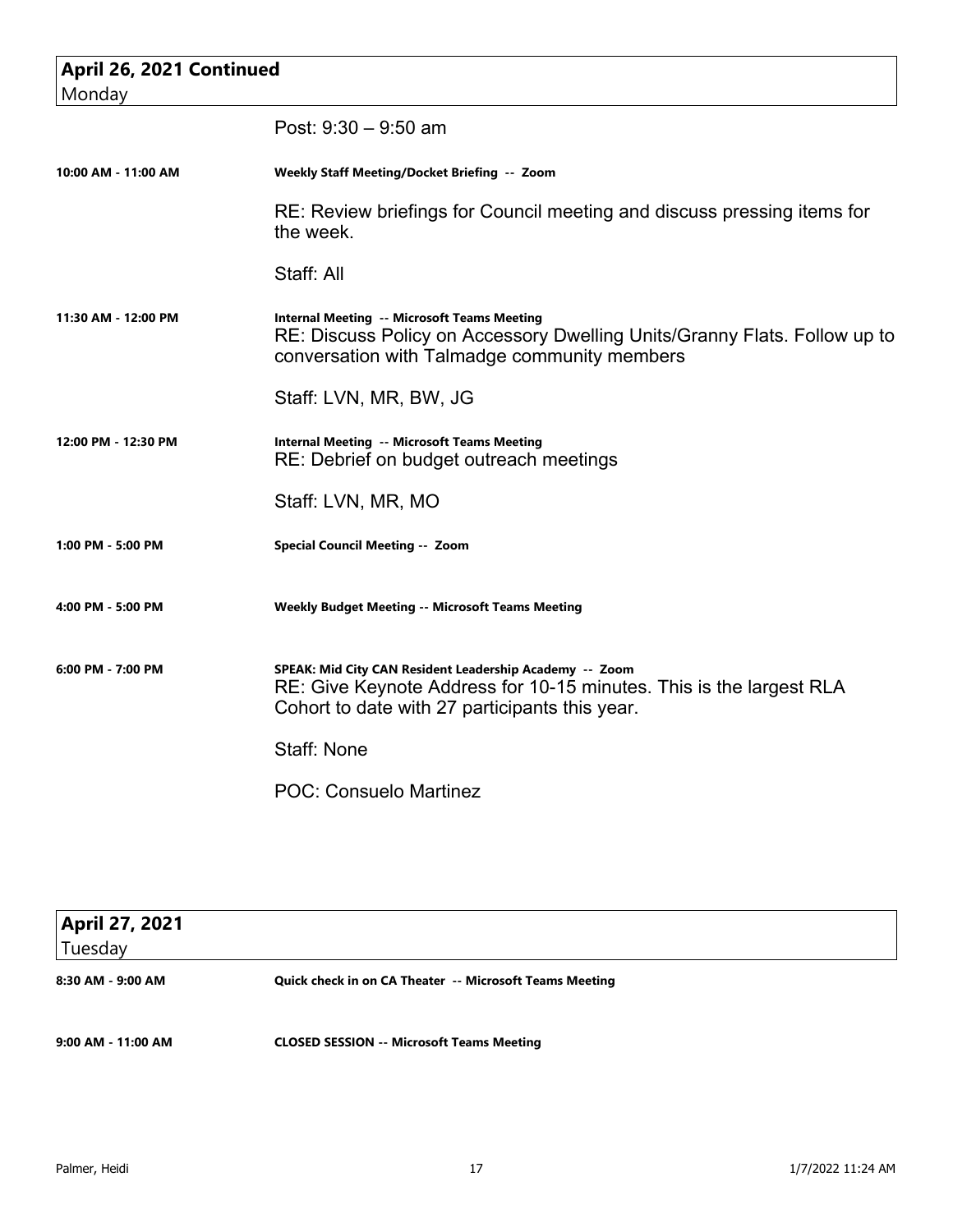| April 27, 2021 Continued |                                                                                                                                                                                 |
|--------------------------|---------------------------------------------------------------------------------------------------------------------------------------------------------------------------------|
| Tuesday                  |                                                                                                                                                                                 |
| 11:00 AM - 4:00 PM       | Council/HA/PFFA -- Zoom                                                                                                                                                         |
| 4:30 PM - 5:00 PM        | MTS Taxicab Docket Briefing -- Microsoft Teams Meeting                                                                                                                          |
| 5:00 PM - 5:30 PM        | D9/D4 Meeting -- Microsoft Teams Meeting                                                                                                                                        |
|                          | <b>RE: Discuss Workforce Partnership Policy Board</b>                                                                                                                           |
|                          | Attendees:<br><b>CM Montgomery Steppe</b><br><b>CM Elo-Rivera</b><br>Henry Foster, III, D4<br>Tiffany Harrison, D4<br>Lydia Van Note, D9<br>Maya Rosas, D9<br>Martha Zapata, D9 |

| April 28, 2021        |                                                                                                                                                                                                                 |
|-----------------------|-----------------------------------------------------------------------------------------------------------------------------------------------------------------------------------------------------------------|
| Wednesday             |                                                                                                                                                                                                                 |
| 8:30 AM - 9:00 AM     | Interview w/ Politico -- Zoom<br>RE: Discuss the SDG&E franchise debate: I know he's been active on<br>wanting, at a minimum, tougher terms with SDG&E, and I would love to<br>discuss this and related topics. |
|                       | Staff: LVN, BW                                                                                                                                                                                                  |
|                       |                                                                                                                                                                                                                 |
| $9:00$ AM - $9:50$ AM | <b>Internal Meeting -- Microsoft Teams Meeting</b><br><b>RE: Budget Policy</b>                                                                                                                                  |
|                       | Staff: LVN, MR, BW, (MO, BD – opt)                                                                                                                                                                              |
| 10:00 AM - 12:00 PM   | MTS Taxicab Administration Committee (TAC) -- GoTo Webinar                                                                                                                                                      |
| 12:50 PM - 1:50 PM    | <b>Monthly CP Campbell Meeting -- Microsoft Teams Meeting</b><br>Pre: $12:50 - 1:00$ pm<br>Meeting: $1:00 - 1:30$ pm<br>Post: $1:30 - 1:50$ pm                                                                  |
| 4:00 PM - 5:00 PM     | Staff Midweek Check-in -- Microsoft Teams Meeting                                                                                                                                                               |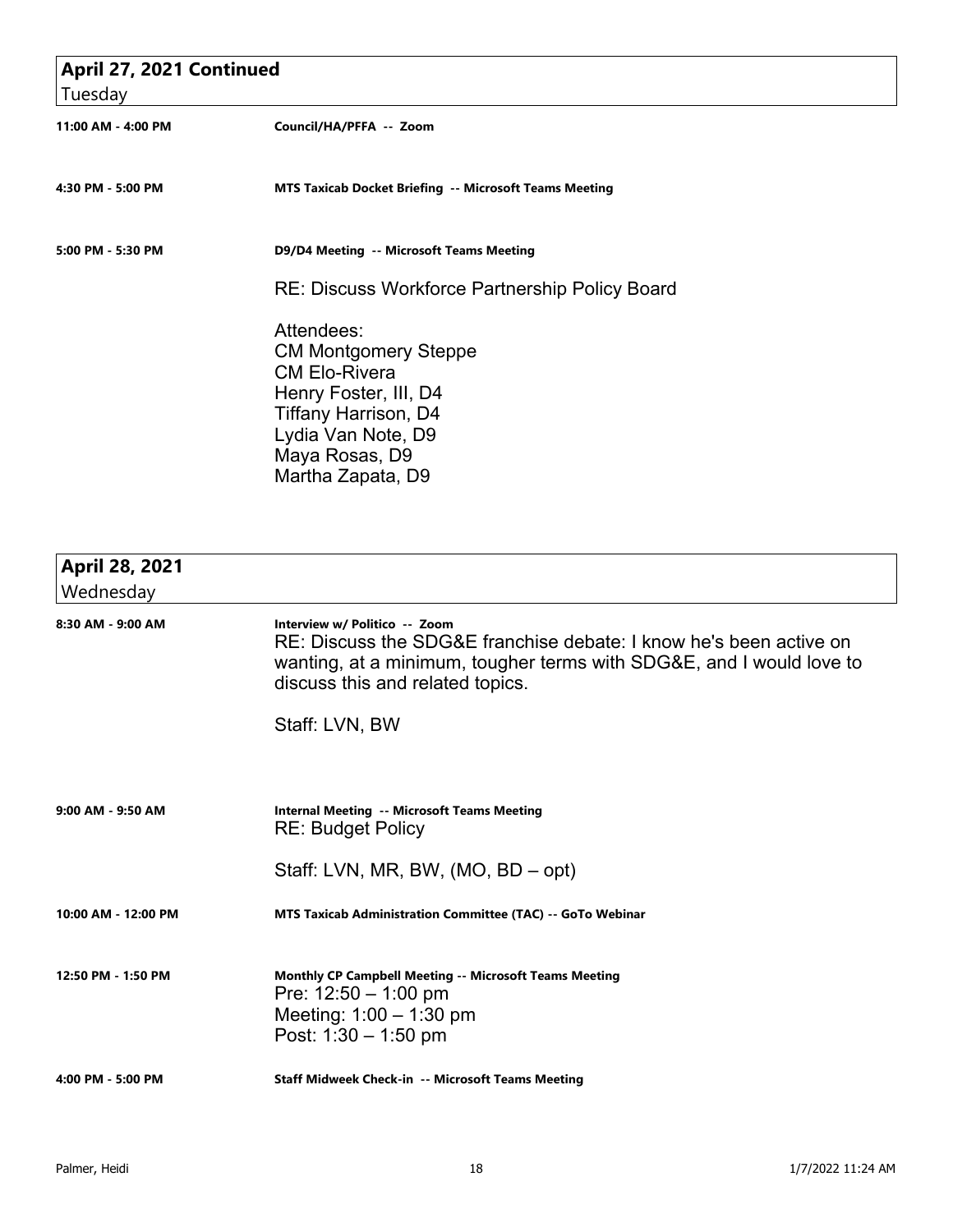## **April 28, 2021 Continued**

| Wednesday         |                                                                                                                                                                                                                                                                                                                                                                                                                                                                                                                                                                                                                                        |
|-------------------|----------------------------------------------------------------------------------------------------------------------------------------------------------------------------------------------------------------------------------------------------------------------------------------------------------------------------------------------------------------------------------------------------------------------------------------------------------------------------------------------------------------------------------------------------------------------------------------------------------------------------------------|
| 5:30 PM - 6:30 PM | PROC: Center for Community Solutions CH Town Hall -- Zoom<br>RE: Present a proclamation declaring April as Sexual Assault Awareness<br>Month, then join Center for Community Solutions (CCS) for a 1-hour<br>community conversation about relationship and sexual violence prevention,<br>hosted by our Youth Leadership Team!<br>This conversation will focus on sharing data from a survey our youth<br>collected in 2020 for the Close to Home program. Close to Home is a<br>community mobilization project aiming to prevent relationship and sexual<br>violence in the City Heights community by engaging both youth and adults. |

Staff: BM (MO – optional)

| <b>April 29, 2021</b><br>Thursday |                                                                                                                                                                                                                                                                                                                                                                     |
|-----------------------------------|---------------------------------------------------------------------------------------------------------------------------------------------------------------------------------------------------------------------------------------------------------------------------------------------------------------------------------------------------------------------|
| 9:20 AM - 10:20 AM                | CM Elo-Rivera & Chief Nisleit - Quarterly Meeting -- Microsoft Teams Meeting<br>POC: Heidi Palmer                                                                                                                                                                                                                                                                   |
|                                   | Pre: $9:20 - 9:30$ am<br>Meeting: $9:30 - 10:00$ am<br>Post: $10:00 - 10:20$ am                                                                                                                                                                                                                                                                                     |
| 10:50 AM - 12:20 PM               | SD Workforce Partnership -- Microsoft Teams Meeting/Zoom<br>RE: SDWP's opportunity youth work/goals.                                                                                                                                                                                                                                                                |
|                                   | Staff: LVN, MR, MZ                                                                                                                                                                                                                                                                                                                                                  |
|                                   | Attendees:<br>Andy Hall<br><b>Shaina Gross</b>                                                                                                                                                                                                                                                                                                                      |
|                                   | Pre: $10:50 - 11:00$ am<br>Meeting: $11:00 - 12:00$ pm<br>Post: 12:00 - 12:20 pm                                                                                                                                                                                                                                                                                    |
| 12:15 PM - 12:45 PM               | <b>SPEAK: PATH At The Forefront Virtual Series -- StreamYard</b><br>RE: Interview with PATH CEO, Joel Roberts, to discuss housing equity.<br>The episode will also feature an interview with LA City Councilmember<br>Nithya Raman. She will discuss her "Housing as a Right" policy and the<br>work she is doing with PATH's landlord engagement program, LeaseUp. |
|                                   | Staff: BW                                                                                                                                                                                                                                                                                                                                                           |
|                                   | POC: Tyler Renner – Director of Media                                                                                                                                                                                                                                                                                                                               |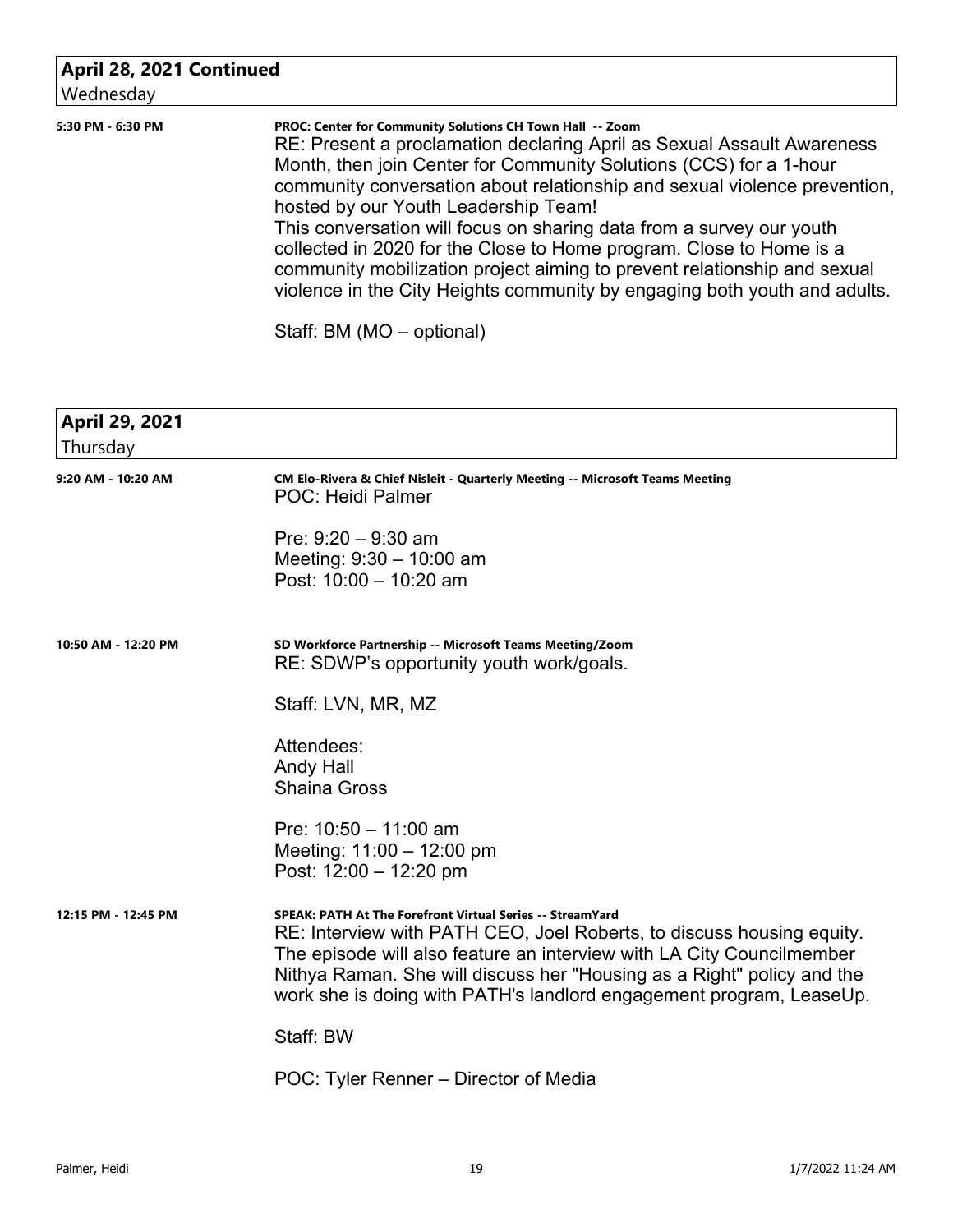| April 29, 2021 Continued<br>Thursday |                                                                                                                                                                                                                                                                                                                                                                                                      |
|--------------------------------------|------------------------------------------------------------------------------------------------------------------------------------------------------------------------------------------------------------------------------------------------------------------------------------------------------------------------------------------------------------------------------------------------------|
| 12:50 PM - 1:50 PM                   | Family Health Centers -- Microsoft Teams Meeting<br>RE: Discuss the project in El Cerrito                                                                                                                                                                                                                                                                                                            |
|                                      | Staff: MO, MR - opt                                                                                                                                                                                                                                                                                                                                                                                  |
|                                      | Attendees:<br>Anthony White, Director of Community & Government Relations, FHCSD<br>Dave Whisenhunt, VP of Physical Facilities, FHCSD<br>Matt Winter, Architect, LPA San Diego                                                                                                                                                                                                                       |
|                                      | Pre: $12:50 - 1:00$ pm<br>Meeting: $1:00 - 1:30$ pm<br>Post: $1:30 - 1:50$ pm                                                                                                                                                                                                                                                                                                                        |
| 1:50 PM - 2:50 PM                    | <b>MAAC -- Microsoft Teams Meeting/Zoom</b><br>RE: Discuss MAACs robust housing and Headstart programs and related<br>changes due to COVID. As you know, MAAC is a 53-year old nonprofit<br>that serves all of San Diego County through five pillars of service: Housing,<br>Early Childhood Education/HeadStart, Health & Wellbeing, Economic<br>Development and Advocacy & Leadership Development. |
|                                      | Staff: MR, BW                                                                                                                                                                                                                                                                                                                                                                                        |
|                                      | Attendee:<br>Arnulfo Manriquez, CEO<br>Elsa Roth, Asst. Dir. of Comms.<br>Denise Price, Clay Co.                                                                                                                                                                                                                                                                                                     |
|                                      | Pre: $1:50 - 2:00$ pm<br>Meeting: $2:00 - 2:30$ pm<br>Post: $2:30 - 2:50$ pm                                                                                                                                                                                                                                                                                                                         |
| $6:00$ PM - $8:00$ PM                | <b>LA Raza 2nd Quarter Amistad -- Remo</b>                                                                                                                                                                                                                                                                                                                                                           |
| April 30, 2021<br>Friday             |                                                                                                                                                                                                                                                                                                                                                                                                      |
| 9:00 AM - 10:00 AM                   | <b>Docket Briefings -- Microsoft Teams Meeting</b><br>RE: Monday and Tuesday Docket briefings for Sean starting 7/9/21. The<br>Docket Briefings are due Thursday COB to be reviewed Fridays at 11am<br>and completed briefings are due by 3pm Friday.                                                                                                                                                |
|                                      | Staff: All                                                                                                                                                                                                                                                                                                                                                                                           |
| 11:30 AM - 1:00 PM                   | PATH Regional Elected Official Briefing -- Zoom<br>RE: As you may know, PATH is one of the largest homeless service<br>providers in the State, serving over 20% of California's homeless<br>population. You will be hearing about our work in the community, how we<br>are adapting to the ongoing pandemic and how we can partner moving                                                            |
| Palmer, Heidi                        | 20<br>1/7/2022 11:24 AM                                                                                                                                                                                                                                                                                                                                                                              |